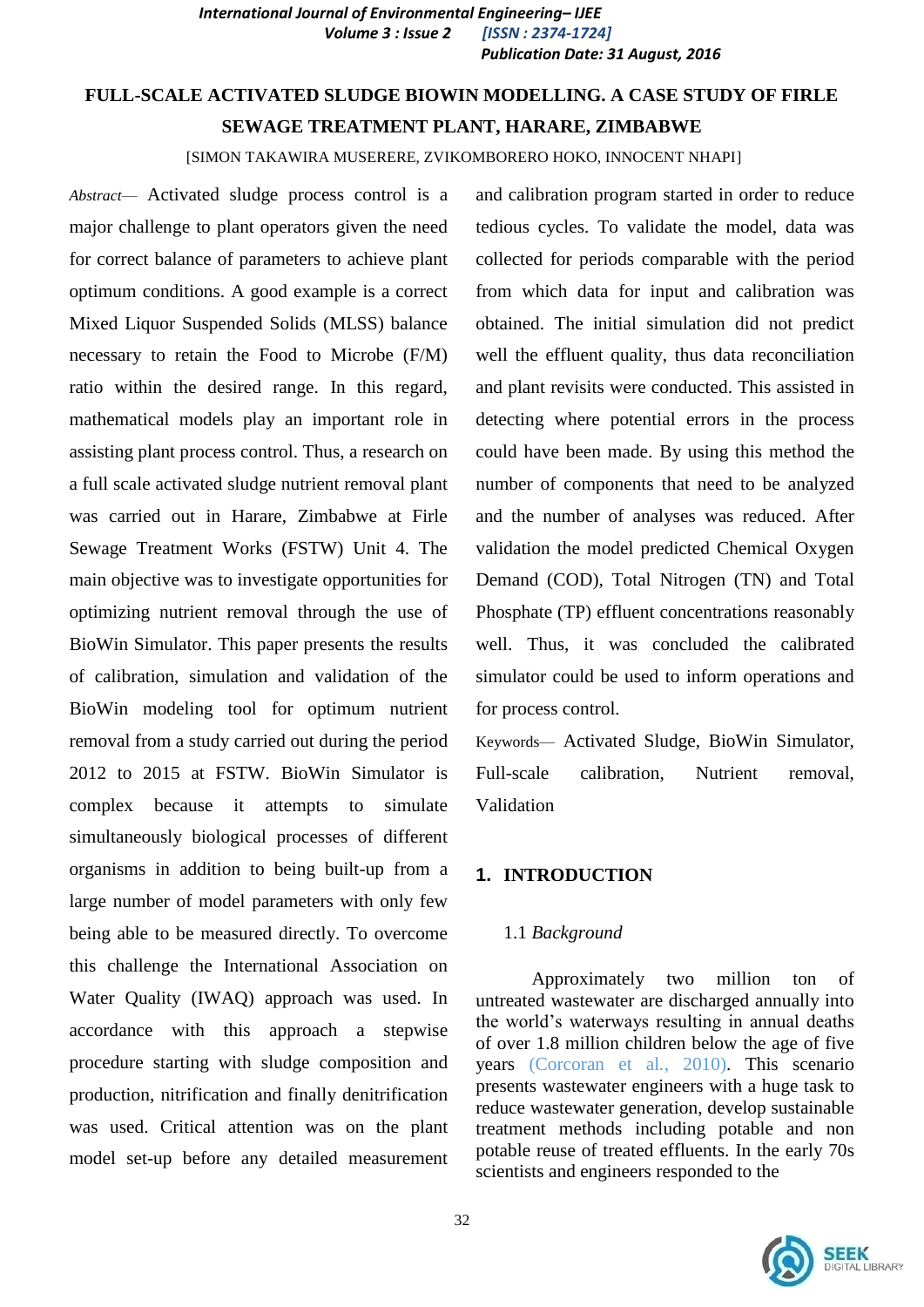#### *International Journal of Environmental Engineering– IJEE Volume 3 : Issue 2 [ISSN : 2374-1724] Publication Date: 31 August, 2016*



Fig. 1: Locality map for Firle Sewage Works

wastewater challenges by introducing new technologies to improve nutrient removal in wastewater treatment (Reardon et al., 2015). In the late 70s activated sludge processes which could effectively remove nutrients i.e. nitrogen and phosphorus were introduced, resulting in reduction in poor effluents discharge (Poschl et al*.*, 2010). However, these activated sludge processes have their own challenges that include complicated process control requirements resulting from the need for correct balance of operational parameters *(*Thorin et al*.,* 2012). To address these challenge, Activated Sludge Models (ASMs) were developed, starting with the Activated Sludge Model No. 1 (ASM1) in 1987 (Barker and Dold, 1987). The ASMs which include ASM1 (Barker and Dold*,* 1987)*,* ASM2 (Henze et al*.*, 1994), ASM3 (Gujer et al*.*, 1999) presented operators and designers with a common platform for knowledge transfer particularly in process control, design, trouble-shooting and technology transfer. Today ASMs are vital tools in revealing and interpreting wastewater treatment process control problems, designing and providing computer generated solutions (Esposito et al*.*, 2011).

Activated sludge modeling is a tool used to simulate the performance of a wastewater treatment plant, predict potential effects of operational changes such as changing sludge age, and to evaluate the comparative effectiveness of proposed facility upgrades (EnviroSim, 2000). Therefore, activated sludge modeling serve as a low cost means of developing computer generated changes without the risk of causing actual treatment process upset which may result in

violating plant permit regulations. Activated sludge processes being complex, modeling should offer high level of flexibility to be of high benefit to its users as recommended by Jeppsson (1996). To achieve modeling flexibility, powerful graphics software that have made tremendous progression are to be fully utilized in assisting object oriented modeling (Barker and Dold, 1987). Where these powerful graphic software have been used they have helped to present and visualize key benefit in modeling in areas such as appreciation of system responses to changes in control variables (O'Shaughnessy et al*.*, 1998). Use of dynamic simulation models has become standard practice in The Netherlands and since its introduction some five years ago more than 100 full scale wastewater treatment plants have been modelled (Hulsbeek et al., 2001). At the beginning, there were different approaches that were used varying in calibration approach, amount of sampling and time investment according to Barker and Dold (1997). Of late the accumulated practical experiences by the Dutch Foundation of Applied Water Research (STOWA) has stimulated the development of a protocol to aid in the set-up and calibration of models for full scale wastewater treatment plants.

The strength of computer based models to simulate activated sludge processes rest on good calibration of the model, in this way good understanding of the underlying biological reactions is achieved (de Haas and Wentzel, 2002). The development of models has continued to improve through fractionation of Chemical Oxygen Demand (COD), description of active biomass growth and population dynamics of floc forming and filamentous bacteria, a phenomenon of enhanced biological phosphorus removal (Gujer et al., 1999). Models such as BioWin have been used successfully since mid-80s to model operations of various plants worldwide according to Jeppsson (1996). Potential capital cost reductions, substantial operational cost cutting measures and energy savings in activated sludge plants have been achieved by using activated sludge models (Barker and Dold, 1995). The New York City wastewater treatment plants and Blue Plains wastewater treatment plant in Washington

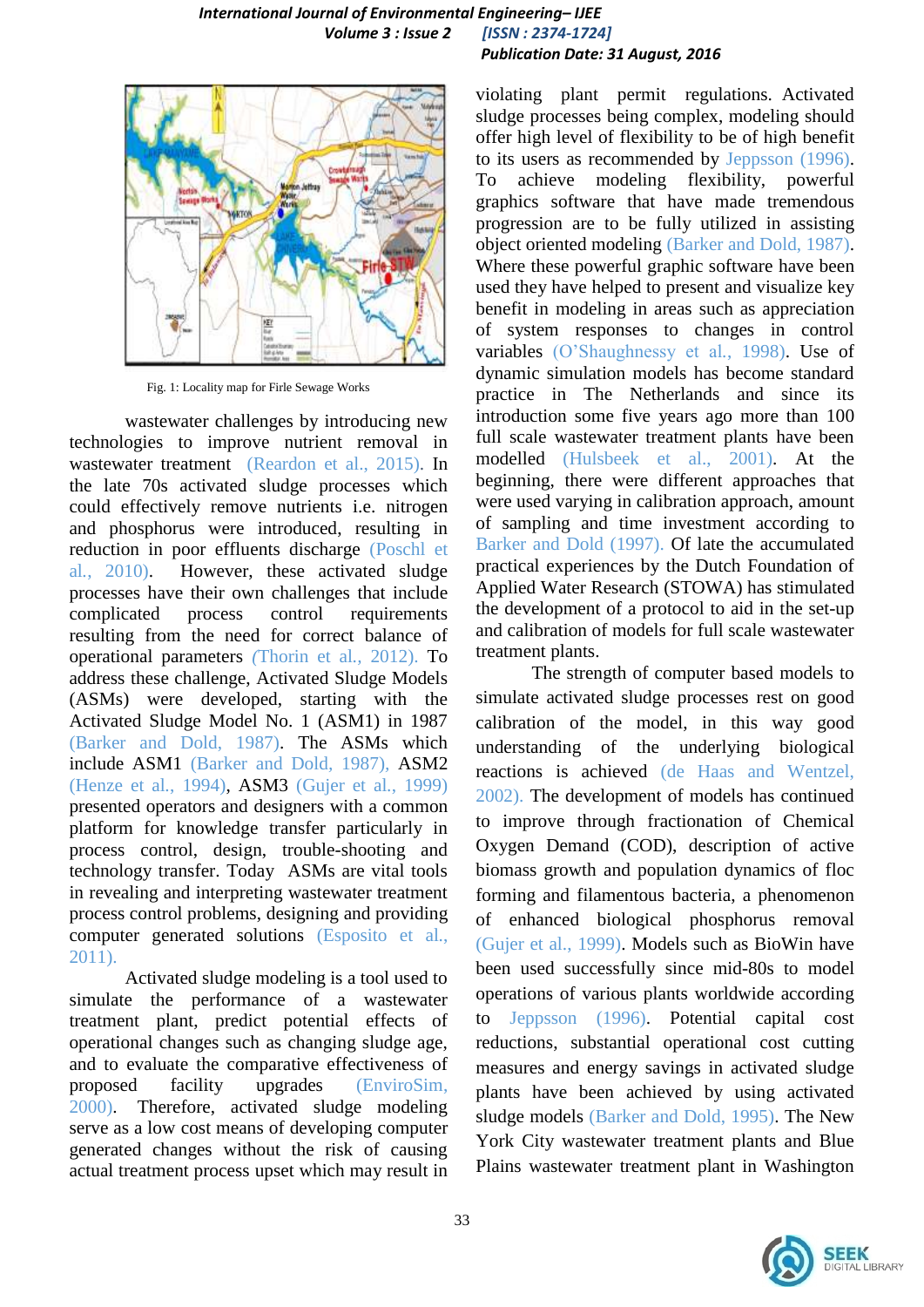are good examples where models such as BioWin have been used successfully in capital cost estimates and operational cost reductions (Thermo Energy Corporation, 2007). Thus, use of activated sludge models brought closure to the previous challenges experienced in trying to optimise activated sludge processes. It therefore means that, where plant process designers were solely relying on reported values of wastewater characteristics, kinetic, stoichiometric and other model parameters they can now validate these model parameters through model simulations according to Water Environment Research Foundation (2003). Furthermore, through observing full-scale treatment plants and application of activated sludge models designers and operators are able to gain useful information that increases confidence in their designs for future plants and in optimisation of existing systems (de Haas and Wentzel, 2002).

The activated sludge model developments come against low inflow of fresh water, in addition to the influx in human waste, which has outpaced the development of wastewater management systems, leading to worldwide pollution of natural water bodies and irregular water supply (van Rooijen et al., 2009). On the other hand, Africa is faced with huge challenges that are adversely affecting public health, one such challenge is the inability of urban Africans to access clean water supply (WHO, 2006). The majority of SADC cities are now grappling with the problems of high volumes of waste, low capacity to manage waste and the high costs involved in the management of these wastes (SADC, 2016). The SADC region water resources play a critical role in sustaining economic and social development to approximately 200 million people in the region (UNEP, 2005). In Harare, the capital city of Zimbabwe, the poor waste management has resulted in pollution of water sources (Chivero and Manyame) according to Muisa et al. (2011). Thus, pollution of water sources has complicated and also increased water treatment costs in Harare, compromising on potable water quality resulting in user rejection according to Hoko and Makado (2011). A survey of Firle Sewage Treatment Works (FSTW) in Zimbabwe showed that the plant's aeration and anoxic zones, are regularly covered with foam suggesting growth of filamentous bacterium. This poor process control at FSTW is contributing to poor quality effluents which then pollute Lake Chivero, the source of raw water for Harare as reported by Muisa et al*.* (2011). It is against this background that a research was carried out at FSTW to optimize nutrient removal at the plant through the use of BioWin Simulator as a decision making tool. The study was carried out during the period 2012 to 2015.

# 1.2 *Background on activated sludge models and BioWin*

A literature survey of seven major simulators available worldwide was carried out. A simulator is a computer program which allows the user to link various unit processes together and then mimic the performance of the plant for specified operational and influent loading conditions (Water Environment Research Foundation, 2003). These simulators include ASIM by Swiss Federal Institute for Environmental Science and Technology of Switzerland, BioWin by EnviroSim Associates Limited of Canada, EFOR by DHI Inc of Denmark, GPS-X by Hydromantis Inc of Canada, SIMBA by IFAK-System GmbH of Germany and STOAT by WRc Group of United Kingdom and WEST by Hemmis N.V. of Belgium (Water Environment Research Foundation, 2003). All these simulators have a library of various activated sludge models where the user can select from depending on the simulator intended purpose (for example with GPS-X the model variants include the IWA models (ASM1, ASM2, ASM3), when using STOAT the model selection include modified versions of ASM1, ASM2d, unmodified ASM3 and models based on BOD (Stokes et al.*,* 2000), while with BioWin the models variants include ASM1, ASM2, ASM3, ADASM according to Barker and Dold (1997) and the IWA models (ASM1-3) (Henze et al*.*, 1995). Considering that each model outputs is heavily

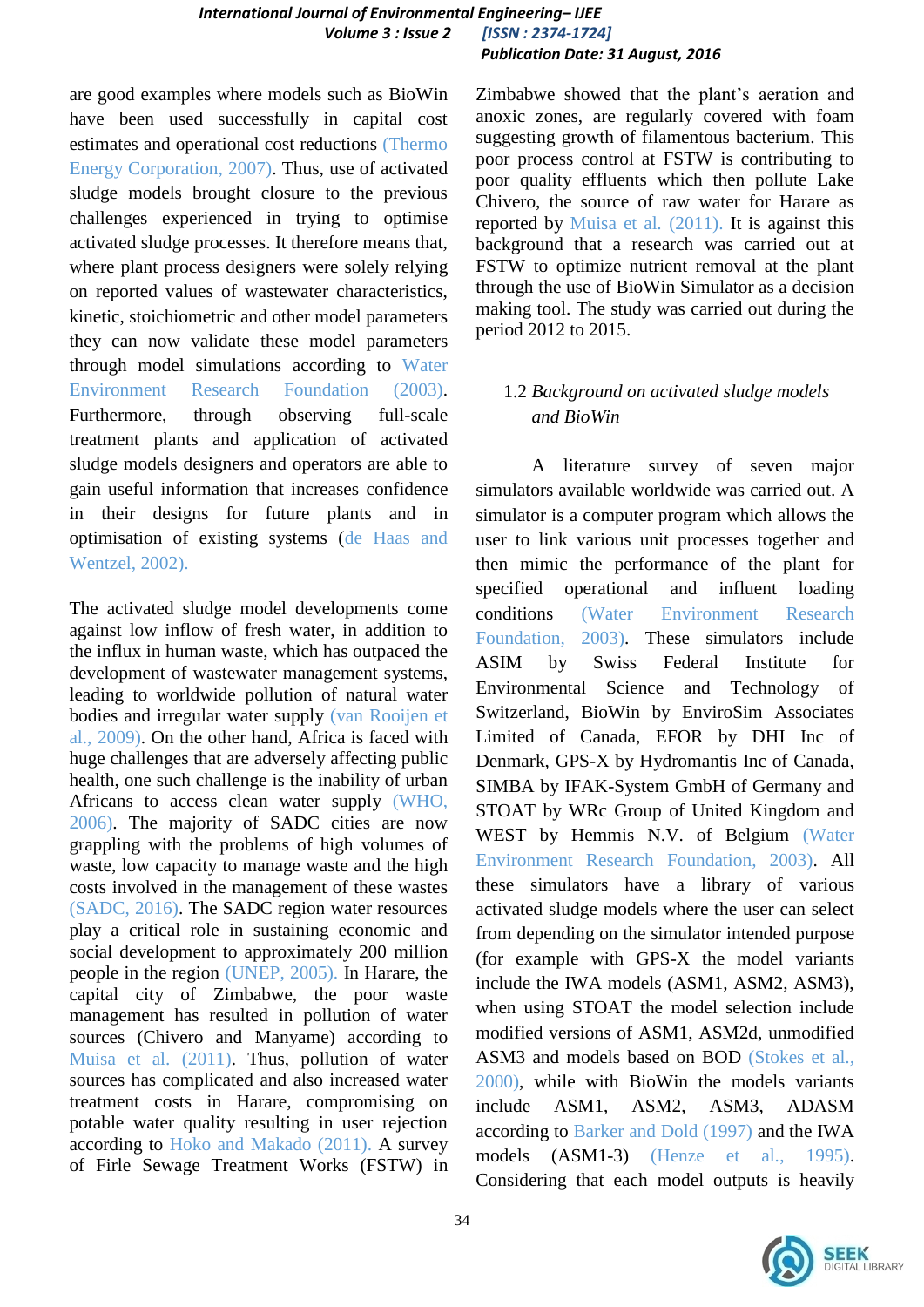dependent on assumptions made and values specified to activated sludge models parameters (Copp, 2001), evaluating the impact of using different models for a specific task is an extremely difficult task. Thus, selection of BioWin Simulator for this research was principally based on the simulator's ability to achieve this research objectives. The ability of BioWin Simulator to satisfactorily track changes over time for the various wastewater parameters that include key research parameters e.g. COD, TN and TP in addition to other relevant parameters such as ammonia, nitrates, suspended solids etc. was the major consideration.

# **2 STUDY AREA**

# 2.1 *Background to study area*

The study was carried out at FSTW Unit 4 which is a 3-stage activated sludge plant constructed in 1984 in Harare, the capital city of Zimbabwe (Stewart Scott International, 1984). Harare is located in the upper Manyame subcatchment and draws water from Lakes Chivero and Manyame that are located on the downstream of the city (Fig. 1). The raw water yields from these two lakes are no longer adequate for city of Harare water requirements given that the treated water is also pumped to neighboring towns namely Chitungwiza, Ruwa, Norton and Epworth jointly known as Greater Harare (GH).

Fig 1

# 2.2 *Population and socio-economic issues*

The current population for GH is estimated at 2.4 million distributed as follows Harare 1,8 million, Chitungwiza 0.4 million, Epworth 0.2 million, Norton 0.07 million and Ruwa 0.06 million (Zimbabwe National Statistics Agency, 2012), These figures indicates that Harare strongly dominates the overall population in the GH, accounting for 71 % of the 2.4 million people.

2.3 *Wastewater management in Harare*

The City of Harare is tasked by the Urban Council's Act to manage wastewater in its area of jurisdiction, thus, the local authority is responsible for wastewater collection from both domestic and industrial areas (Government of Zimbabwe, 1997). The Harare Water Department in the City of Harare is responsible for collection, treatment and safe disposal of the treated effluents to the environment. On the other hand the Environmental Management Act mandates the Environmental Management Agency (EMA) to monitor discharge of effluents into the environment. The agency's roles include issuing wastewater effluent discharge permits and monitoring compliance with permit conditions (EMA, 2007). Under this arrangement the users of sewer infrastructure are accountable to City of Harare while the city is accountable to the Environmental Management Agency for effluent disposal to the environment. Over the years the City of Harare has been paying fines as a result of poor effluent quality from its wastewater plants which has generally been classified as high environmental risk.

2.4 *Firle Wastewater Treatment Plant*

The study was carried out at FSTW which is the biggest sewage treatment plant in the country. The plant treats domestic and industrial effluent and is situated at Firle Farm, south west of Harare City Musona et al. (2011). FSTW has five units with a total design capacity of 144,000 m 3 /day and these units are numbered 1 to 5 in order of their construction (Stewart Scott International, 1984). Units 1 and 2 were constructed around 1969 and use biological trickling filters with a combined design capacity of 36,000 m<sup>3</sup>/day, Unit 3 was constructed in 1980 with a design capacity of  $18,000 \text{ m}^3/\text{day}$  and uses a 5-stage biological nutrient removal process, Unit 4 the study site was constructed in 1984, has a design capacity of  $18,000 \text{ m}^3/\text{day}$  and uses 3-stage biological nutrient removal process. Finally Unit 5 which was constructed in 1998 has a total design capacity of  $72,000 \text{ m}^3$  /day with four sub-units each with a design capacity of 18,000  $\text{m}^3/\text{day}$  and uses 3-stage process similar to the one used at Unit 4 (Stewart Scott International, 1984).

A simplified process flow diagram for FSTW Unit 4 that was used for model calibration is shown in Fig. 2.

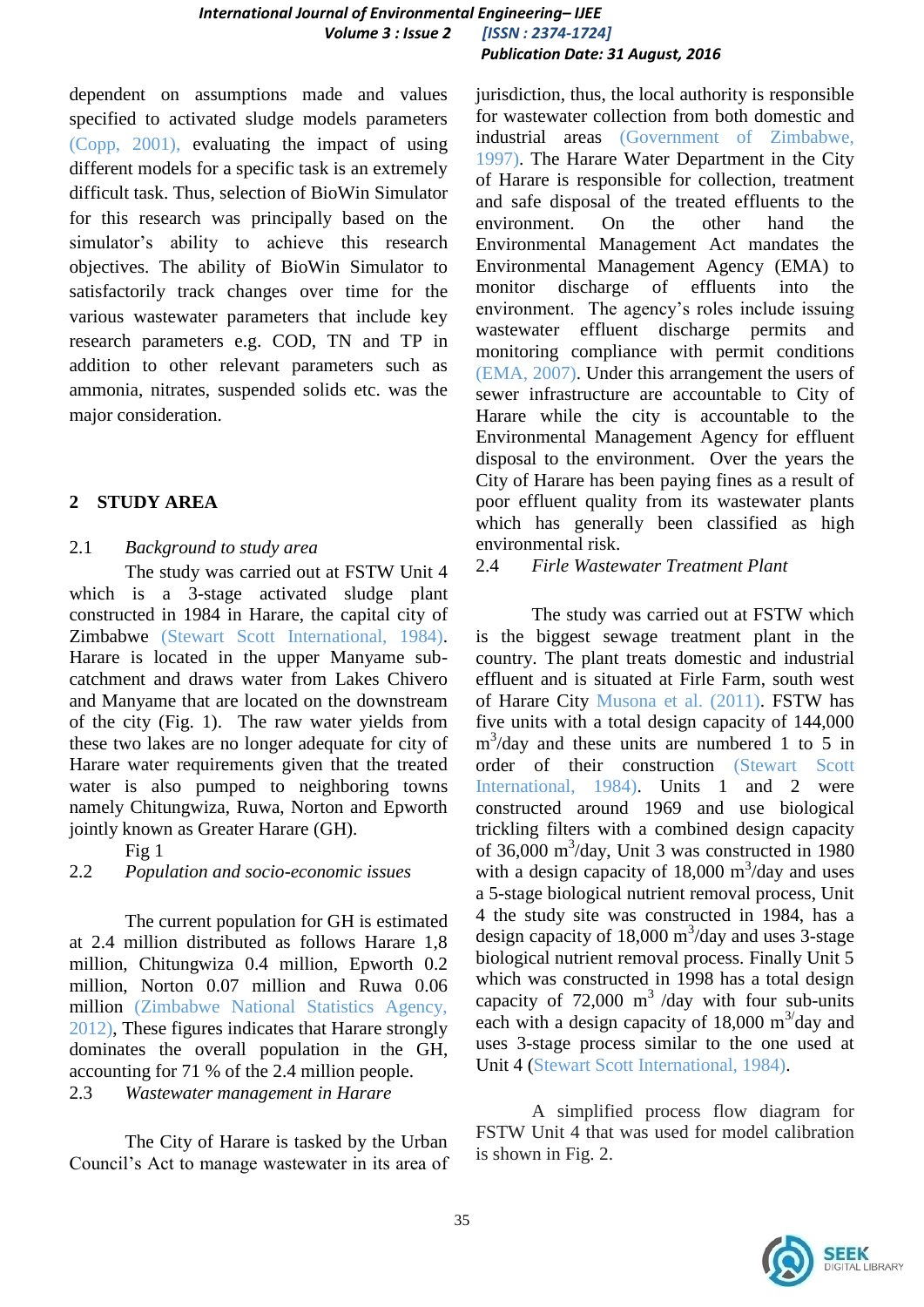

Fig. 2: BioWin Abstract Process Flow Diagram (PFD): FSTW Unit 4 (see study design for rational of aeration divisions)

### **3 MATERIALS AND METHODS**

#### 3.1 *Study design*

The study was arranged in accordance with The Dutch Foundation of Applied Water Research (STOWA) guidelines where five phases namely the inception phase, initial model construction, data acquisition and evaluation, model calibration and simulation and model validation were used.

The bioreactor comprises three stages, the anaerobic stage with two physically demarcated tanks in series each with a capacity of  $900 \text{ m}^3$ , the anoxic and the aerobic stages which are in one tank with no physical demarcation (Stewart Scott International, 1984). Based on the bioreactor configuration, the biological reactions taking place along the bioreactor and the assumption i.e. that the area influenced by each aerator constitute a completely mixed reactor, the bioreactor was then assumed to be a plug flow tank. Given, that the kinetic model of the plug flow system is mathematically complicated, to overcome this challenge, two assumptions were proposed as suggested by (Lawrence and McCarty, 1970). The first assumption was that the concentration of microorganisms in the influent to the reactor was approximately equal to that in the effluent to the reactor, when the ratio of Sludge Retention Time (SRT) to Hydraulic Retention Time (HRT) was greater than 5. The second assumption was that the rate of substrate utilization is constant as the waste passes through the reactor.

A true plug flow recycle system is theoretically more efficient in the stabilization of most soluble waste than a continuous flow stirred tank recycle system according to (Williamson and

McCarty, 1976). Nevertheless, in practice it is essentially impossible to obtain a true plug flow regime (Metcalf and Eddy, 2003). Consequently, by dividing the aeration tank into a series of reactors, the process approaches plug flow kinetics and improved treatment efficiency compared to a completely mixed process as suggested by (Grady et al., 1997). In this regard, it was justified to divide the bioreactor into five completely mixed reactors in series. The anoxic tank having no physical boundary separating it from the aeration zone, the  $1,400 \text{ m}^3$  anoxic tank capacity was estimated from plant physical dimensions. The anoxic zone was assumed to be completely mixed reactor. Considering that the reactor model and the transport model of the bioreactor were clearly defined, it was therefore, simple to describe the process flow diagram. The assumption was to divide the  $5,600 \text{ m}^3$  aeration tank into four completely mixed reactors in series with each reactor volume influenced by a particular surface aerator. The three clarifier units were modelled as one ideal separator, in this way the solids loading rate and the clarifier underflow rate were specified. The simulator then calculate the mass balances around the clarifier, thus, determining the effluent and underflow concentrations.

# *3.1.1 Selection of study site*

Harare, the capital city of Zimbabwe, has an estimated population of 1,8 million and accommodates more than 16% of the country's population (Zimbabwe National Statistics Agency, 2012). The city generates approximately 219,000 m 3 /day of raw sewage, out of this quantity approximately  $150,000$  m<sup>3</sup>/day drains to FSTW (Gauff, 2014). This treatment plant sits upstream of Lake Chivero, Harare's raw water source, hence the poor performance of this plant impacts on the lives of more than 1.8 million people (Zimbabwe National Statistics Agency, 2012). From the 150,000  $\text{m}^3$ /day of sewage arriving at FSTW, a total of 98,000  $\text{m}^3$ /day is treated using 3stage activated sludge process, which means optimizing this treatment process has the highest impact. It was therefore, important to assess the opportunities for optimizing nutrient removal of the 3-stage activated sludge process. Therefore, selecting FSTW Unit 4 was ideal for this purpose

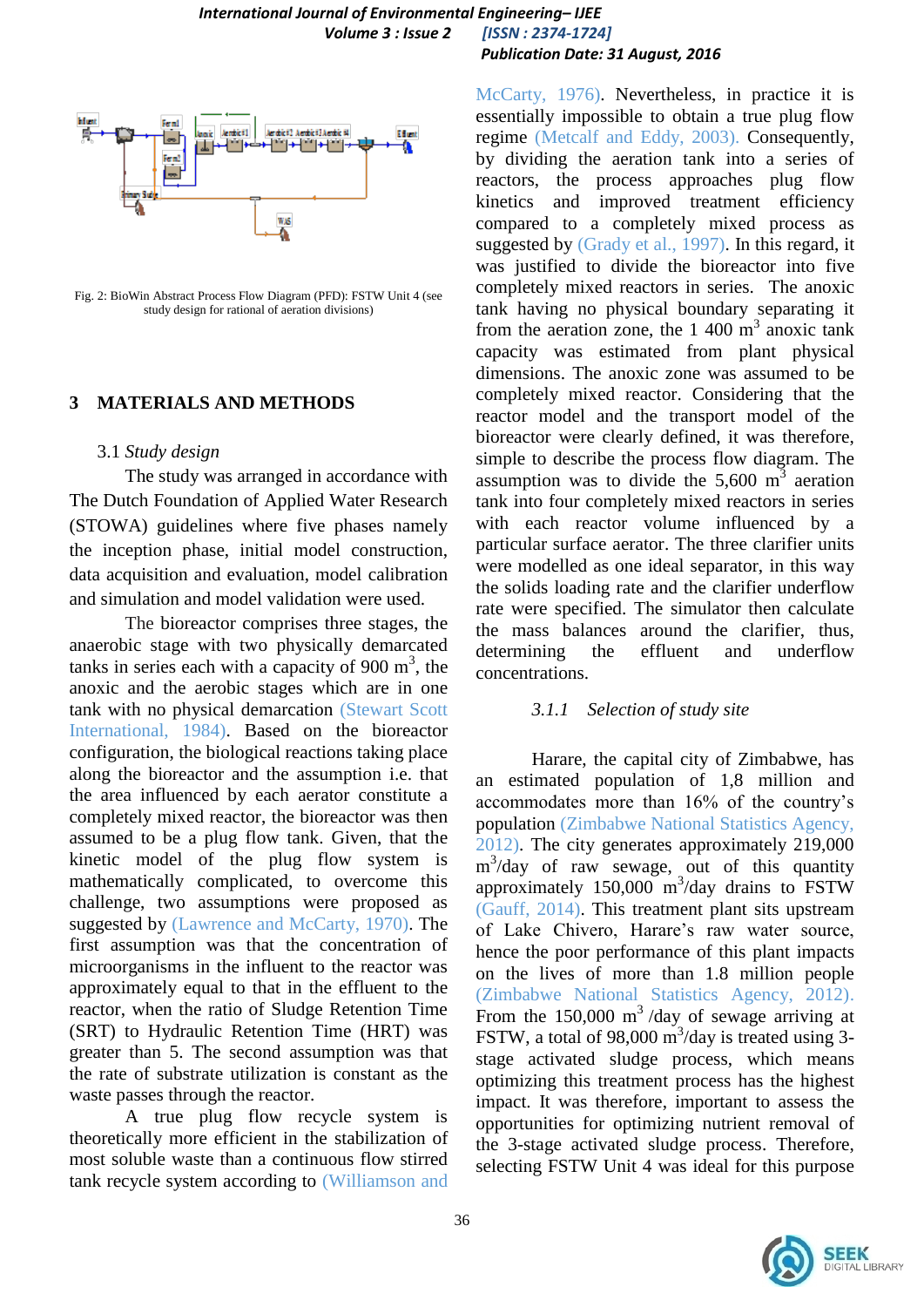principally because it uses a 3-stage activated sludge process. Furthermore, the quality effluent from FSTW is generally classified in the high environmental risk according to Environmental Management Act quality standards (Muserere et al., 2014).

### *3.1.2 Selection of sampling sites*

A well prepared measurement plan should give the type and location of the measurement among other attributes (Meijer and Brdjanovic, 2014). In model calibration, simulations and validation the sampling sites are generally the same as those selected to demonstrate compliance with environmental discharge standards and for process control according to Water Environment Research Foundation (2003). Plant process control and routine monitoring is carried out at FSTW hence existing sampling points were selected for calibration and validation sampling campaigns. To validate the sampling points, these routine monitoring sampling points were assessed to ensure that samples collected from these points were representative, reproducible, defensible and useful for the research. Furthermore, other factors considered in selection of sampling sites are the process used i.e. batch or continuous process, accessibility and safety of sampling sites (EPA, 2003). Based on these factors, wastewater samples were collected from upstream and downstream points of process units i.e. PSTs, BNR and clarifiers, and for sludge analysis sampling points were located at the centers of the units.

# *3.1.3 Selection of parameters to be analyzed*

In activated sludge plant modeling, influent flow rate, wastewater characteristics, sludge production, operational and key design parameters are essential data (Randall et al., 1992, Weijers and Vanrolleghen, 1997, Barker and Dold, 1995). Key information for supporting influent wastewater characteristics, its fractionation and determination of inorganic solids that impact sludge production include free and saline ammonia  $(NH_3)$ , Biological Oxygen Demand (BOD<sub>5</sub>), Total Suspended Solids (TSS) and Volatile Suspended Solids (VSS) (Water Environment Research Foundation, 2003). Thus,

COD, BOD<sub>5</sub>, TP, TSS, ISS, TN, NH<sub>3</sub>, Total Kedhjal Nitrogen (TKN), Total Alkalinity (TA), Mixed Liquor Suspended Solids (MLSS) and pH were selected for analysis

# *3.1.4 Methods of sampling and frequency*

The sampling was carried out primarily to collect routine operating data for the overall plant performance, to acquire information to use in assessing performance of specific treatment processes and check regulatory compliance of the plant. To achieve this, samples were analyzed in accordance with APHA-AWWA-WEF (2005). Specifically COD, BOD, TKN, TP, TSS, NH<sub>3</sub>, pH and alkalinity were according to APHA (5220), APHA (5210), APHA (4500-N), APHA (4500-P), APHA (2540), APHA (4500- NH3), APHA  $(4500 - H^+)$ ,  $(2320B)$  respectively. Grab samples and 24-hour composite samples were collected as recommended by (Tjandraatmadia et al., 2009). The analytical measurements of suspended solids were depended on sludge concentrations. For concentrated sludge > 20%, filtration, drying and weighing was no longer possible, the dry mass method was used.

When an extensive measurement campaign is performed, very little effort is required to execute model simulations yielding substantial information on plant operations according to (Meijer et al., 2001b). To achieve this a series of sampling campaigns were carried out from 2012 to 2015. On 6 March 2012 sampling was carried out, taking 24-hour composite samples for steady state analysis, at the same time hourly grab sampling were collected for use in dynamic simulations. A second set of 24-hour composite samples were collected and analyzed over a 9-day period from 27 June to 6 July 2012. The main purpose of this sampling program was to support and confirm the historical data. Furthermore, in model design it is critical to fractionate wastewater according to (Hulsbeek et al., 2001), to that effect two sampling campaigns were carried out from 3 to 16 July 2013 and 1 to 14 October 2013. For the purposes of the model calibration samples were taken from the routine plant monitoring during the period 2012 to 2015 and validated through taking additional samples during the period 23 to 30 August 2014 and 7 to

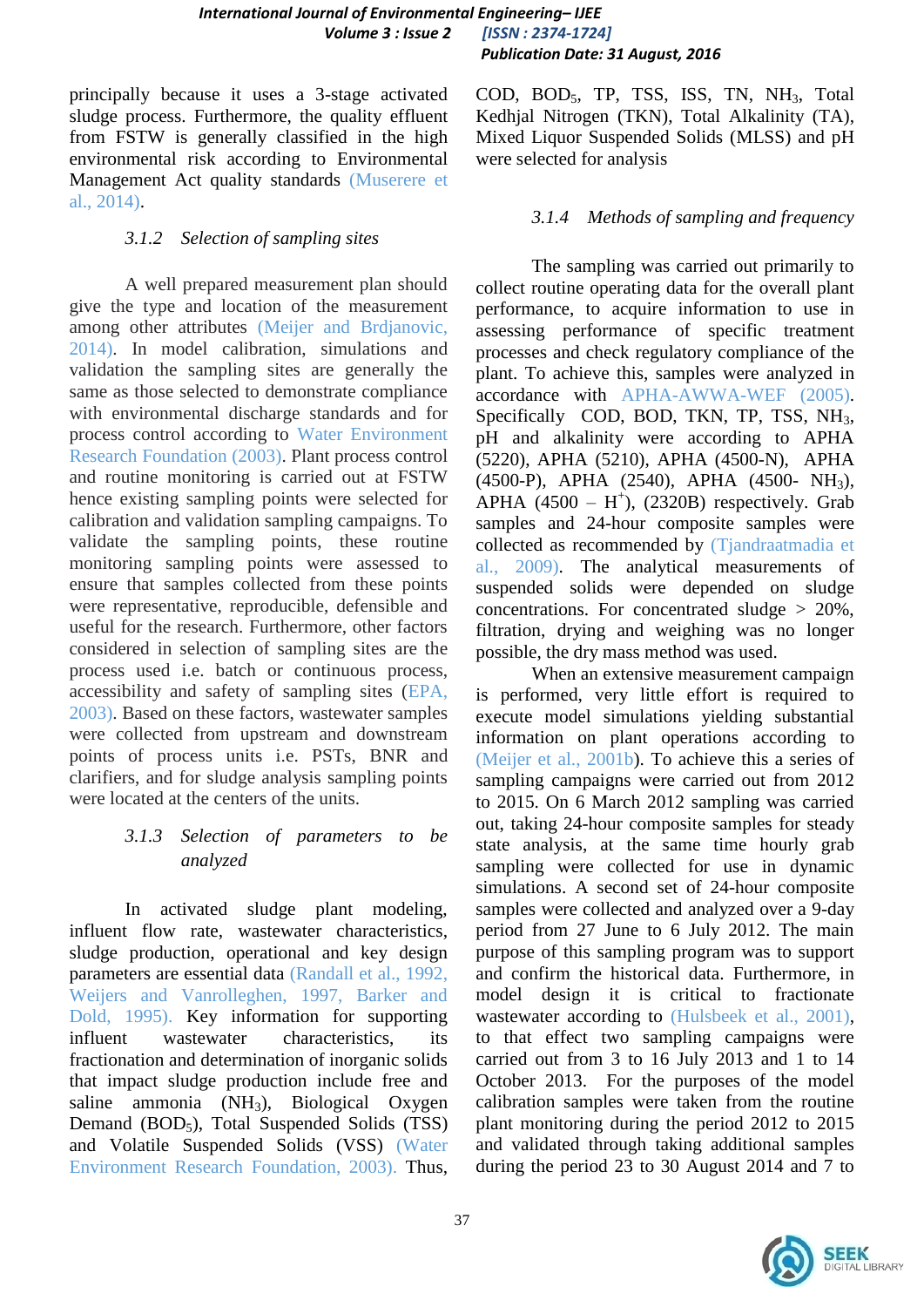21 January 2015. Model validation requires the use of checked and balanced data usually taken under different conditions than the data used for calibration according to (Vanrolleghem et al., 2003). To validate the model hourly grab and 24 hour composite samples were collected during the first 7-day week in January 2016, the sample results were checked and balanced and used to validate the model.

It must be noted that this paper is a third in a series, therefore results on wastewater characterization and fractionation were published in the previous two papers Muserere et al. (2014) and Muserere et al. (2015). Therefore, the reader is referred to these two published papers for more information on wastewater characteristics and fractionation of FSTW wastewater.

# 3.2 *Data collection methods*

# *3.2.1 Sampling*

The samples were collected manually using a calibrated beaker tied to a 2m long steel rod and samples were collected at the mid-depth of each sampling point. The beaker was rinsed with acidified water first then three times with sample water before sample collection as suggested by (Tjandraatmadia et al., 2009). The sampling containers were filled to capacity and tightly closed. For quality control samples were split into two.

# 3.2.2 *Model calibration, simulation and validation data*

The Dutch Foundation of Applied Water Research (STOWA) protocol's Model-Based Design (MBD) based on the work by (Hulsbeek et al., 2001) and (Meijer et al., 2001a), was adopted in this research. The work was further applied and studied in practice by (Meijer et al., 2001b), based on this extensive practical experience with fullscale and plant-wide MBD studies adjustments were made in the Dutch Foundation of Applied Water Research (STOWA) protocol. Using MBD both historical and additional data were selected in accordance with the research problem and objectives as suggested by (Hulsbeek et al., 2001). To establish physical process boundaries, process flow diagrams of the wastewater plant was used as

recommended by Water Environment Research Foundation, (2003). In addition, through plant visits the plant inventory namely important design information, historical operational data, indicative average operational information, process flow diagram, and other relevant information such as contact details, photographs, design reports, guidelines, etc. were compiled. Using this preliminary information, the preliminary plant model was constructed, the preferred simulation platform and the activated sludge model were selected as suggested by (EnviroSim, 2007). This was followed by construction of a simplified model flow diagram in the simulation platform. The model was then fed with plant design data and preliminary flow data to perform preliminary simulations as proposed by (Vanrolleghem et al., 2003). The main purpose of this simulation was to get an early indication of whether the assumptions made especially of the flow scheme are valid as well as checking if the operational data can be fitted into the model. The process was used for early feedback to the plant operators and resolving potentially critical problems at early stages. Additional measurements were taken primarily to check the main operational parameters, in particular flows and sludge production. In addition the important plant data for design calculations, model input data to the simulation study and data to validate the model simulation results were collected. The data was measured within a preselected system of mass balances, determined from the initial definition of the process boundaries. The data were checked using multiple empirical design calculations and traditional key design and operational parameters such as the SRT, sludge loading, and oxygen consumption. After this process data report with checked and balanced input data were ready for the model input and calibration.

From the mathematical modeling perspective, the activated sludge model is the most complicated part of the plant-wide model (Meijer et al., 2001b). Thus, data were further refined during model validation. The calibrated simulation results were subjected to multiple empirical design calculations, calculation of key design parameters such as SRT, sludge loading, oxygen consumption. This process helped to check information for accuracy and detecting

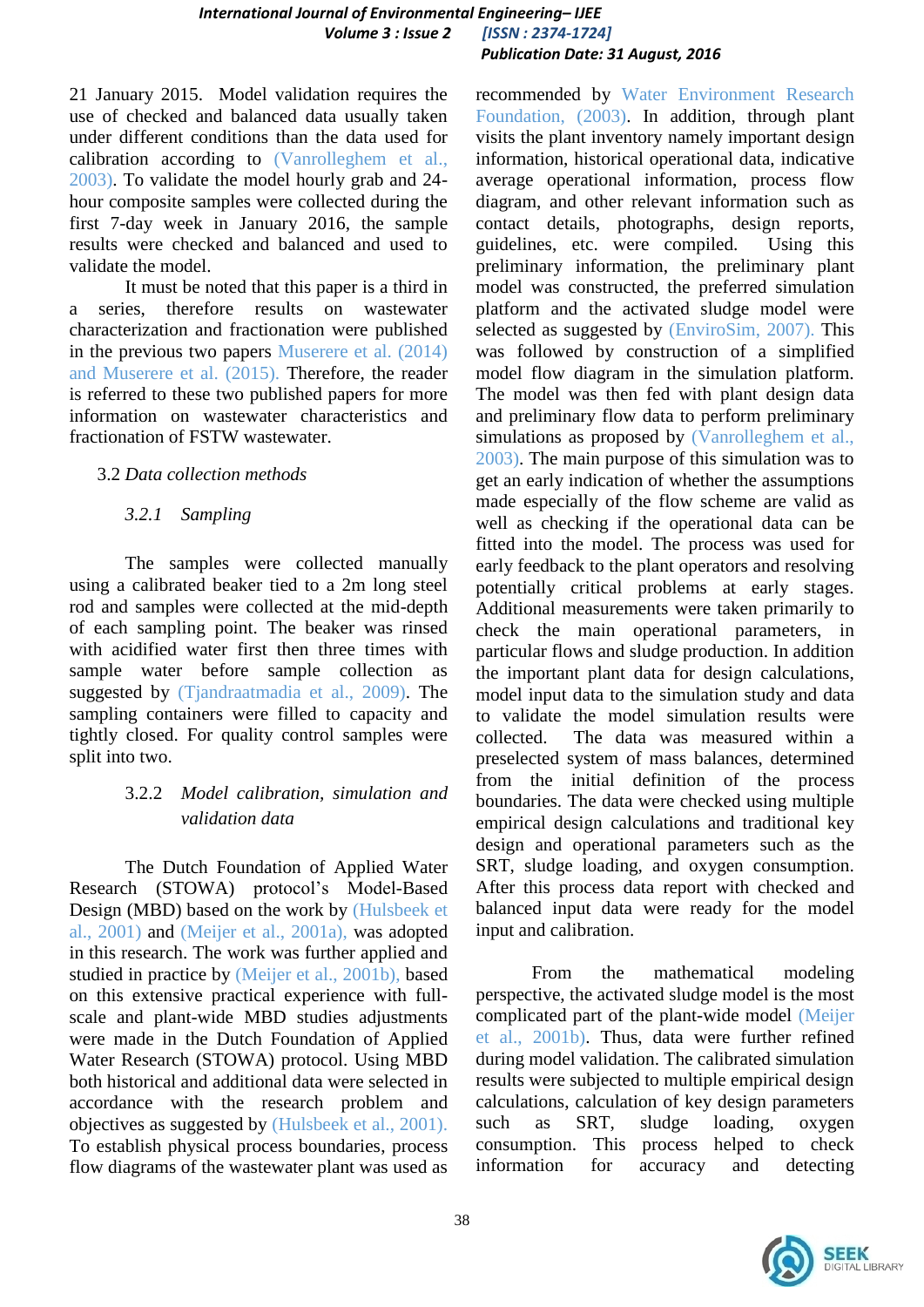inconsistencies, plant operational assessments, and determining whether the model simulation results were within acceptable design boundaries. For model validation, the checked and balanced data were then compared with simulation results of the calibrated model.

#### **4 RESULTS AND DISCUSSIONS**

#### 4.1 *Model calibration*

#### *4.1.1 Plant input data (2012 to 2015)*

Calibration is a process where model parameters are adjusted until model predictions match the selected set of data linked to actual plant performance (Water Environment Research Foundation, 2003). In evaluating the match between model predictions and actual plant data, it was critical to pay attention to all model variables (EnviroSim, 2007). The aim was to fit most of the measured variables reasonably, instead of fitting perfectly one selected component concentration. In this way the model was calibrated to establish the design space, which then indicate the expected accuracy of the model under the specific circumstances. Under steady state the variables were matched within 5 to 20%, while under dynamic runs the match was within 10 to 40% according to (Nowak et al., 1999).

Yearly performance data for FSTW Unit 4 biological nutrient removal plant with Primary Settling Tanks (PSTs) on-line for the period 2012 to 2015 were examined. Graphs for flowrates, concentrations and loadings for all measured variables over the 4 year period were plotted. This period was selected for this case study because all components of this system were in continuous operation and its performance showed that relatively stable operations prevailed. Graphs of the 2012 to 2015 wastewater results recorded by the plant were plotted. In analyzing data for these plots, the obvious outliers were deleted from the database.

The input variables for the simulator taken from the database are as follows:-

1. Wastewater temperature (Fig. 3)



Fig. 3: Wastewater temperature for the period 2012 to 2015: FSTW Unit 4



Fig. 4: Flowrates at Firle Sewage Treatment Works: 2012 to 2015

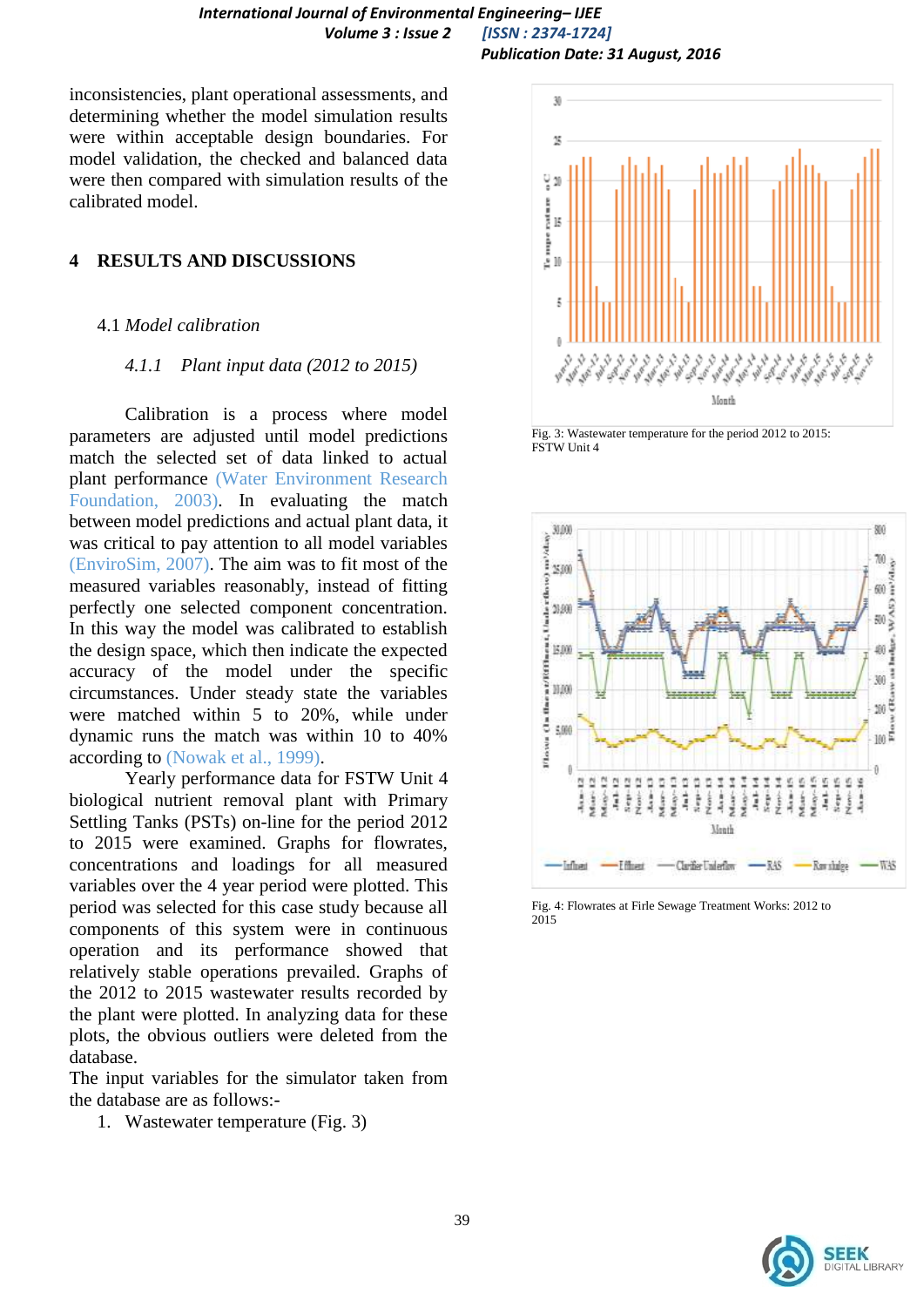#### *International Journal of Environmental Engineering– IJEE Volume 3 : Issue 2 [ISSN : 2374-1724] Publication Date: 31 August, 2016*



Table 1: Temperature and flow rates boundary values for Firle Sewage Treatment Works Unit 4 for the period 2012 to 2015

| <b>Item</b>                         | Temperature °C |          |               |            | Flow rates n   |
|-------------------------------------|----------------|----------|---------------|------------|----------------|
|                                     |                | Influent | Raw<br>Sludge | <b>WAS</b> |                |
| Average                             | 20             | 18,229   | 104           | 261        | 11             |
| <b>Maximum</b>                      | 24             | 27,000   | 150           | 380        | 2 <sub>0</sub> |
| <b>Minimum</b>                      | 5              | 14,000   | 100           | 250        |                |
| <b>Standard</b><br><b>Deviation</b> | 7              | 3,508    | 21            | 55         | 3              |

Table 2: Influent concentrations for COD, BOD5, TKN,  $NH<sub>3</sub>$  and TP for the period 2012 to 2015: Firle Sewage Treatment Works

| -Avenues influent<br>$-188$ influent                                                               | <b>Item</b><br>- I Parfitiant |            |                  | Influent concentrations mg/L |                 |                        |
|----------------------------------------------------------------------------------------------------|-------------------------------|------------|------------------|------------------------------|-----------------|------------------------|
| Fig. 5: Influent was tewater parameters concentrations for the period<br>2012 to 2015: FSTW Unit 4 |                               | <b>COD</b> | BOD <sub>5</sub> | TKN                          | NH <sub>3</sub> | TP                     |
|                                                                                                    | Average                       | 587        | 353              | 27                           | 21              |                        |
| 2. Flowrates for influent, effluent, clarifier Minimum                                             | <b>Maximum</b>                | 720        | 455              | 35                           | 26              | 16                     |
| underflow, waste activated sludge and                                                              |                               | 475        | 123              | 18                           | 15              |                        |
| return activated sludge (Fig. 4)                                                                   |                               | 113        | 84               | 6                            |                 | $\mathbf{\mathcal{R}}$ |

3. Concentrations for influent COD, BOD, TSS, TKN, Ammonia, and TP (Fig. 5)

### **Fig 2 to 5**

The flow rates were plotted to check the hydraulic model of the plant (Figure 4):-

The average temperatures suggested high biological activity, however, the minimum temperatures were very critical. Biological activity of the autotrophs, mesophilic type, will be affected at such low minimum temperatures of 5  $\rm{^{0}C}$  according to Metcalf and Eddy, (2003).

Statistical analysis were performed using the 2012 to 2015 quality results and average, maximum, minimum and standard deviations were reported (Table 1 and 2)

# **Table 1 and 2**

The influent quality suggested a generally highly biodegradable wastewater. The wastewater was treatable with 3-stage activated sludge, thus the process of calibrating the model was supported. The FSTW Unit 4 typical effluent results for randomly selected dates to demonstrate the plant behaviour under different operating conditions were tabulated (Table 3).

From the additional samples taken to fill in the gaps in COD, BOD effluent results and to validate the 2012 to 2015 historical records it was found that the plant was not consistently within the low environmental risk category (Table 4). According to Environmental Management Act read in conjunction with Statutory Instrument 6 of 2007 the stipulated quality is  $\text{COD} < 60 \text{ mg/L}$ ,  $BOD < 20$  mg/L, TN  $< 10$  mg/L and TP  $< 1$  mg/L. thus, the average values for COD and BOD were higher than the stipulated average values suggesting poor effluent results.

# **Table 4**

# *4.1.2 Initial model calibration*

The first step was to examine the plant gravity separation units i.e. the PSTs and clarifiers as suggested by Water Environment Research Foundation (2003). The PSTs performance was

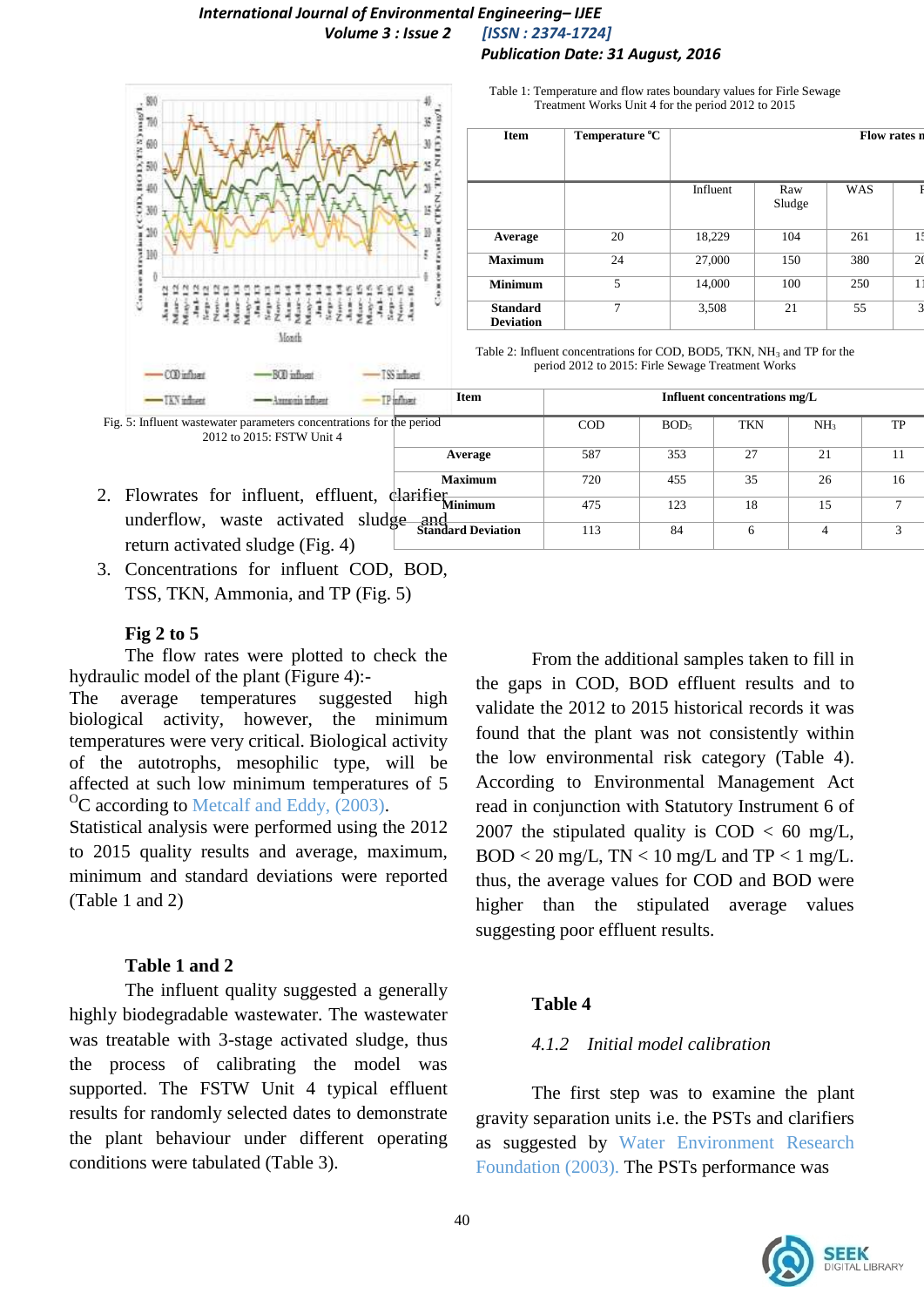# *International Journal of Environmental Engineering– IJEE Volume 3 : Issue 2 Publication Date: 31 August, 2016*

|                 |            | FSTW Unit 4      | Table 3: Randomly selected effluent results for the period 2012 to 2015: |                 | $20$ -Oct-15                  |                                                                                                                             | 1.2                                                                         |                |                              | 7630            |     |
|-----------------|------------|------------------|--------------------------------------------------------------------------|-----------------|-------------------------------|-----------------------------------------------------------------------------------------------------------------------------|-----------------------------------------------------------------------------|----------------|------------------------------|-----------------|-----|
|                 |            |                  |                                                                          |                 | 30-Nov-15                     |                                                                                                                             | $0.2\,$                                                                     |                |                              | 4330            |     |
| Date            | <b>COD</b> | NH <sub>3</sub>  | Ortho-P                                                                  | <b>MLSS</b>     | $\overline{pH}$               | $\overline{\text{TP}}$                                                                                                      |                                                                             |                |                              |                 |     |
| $19-Aug-12$     |            | $\overline{0}$   | 0.1                                                                      | 116             |                               |                                                                                                                             |                                                                             |                |                              |                 |     |
| $27 - Aug-12$   |            | $0.7\,$          | 0.8                                                                      | 89              |                               | Table 4: Effluent concentrations for COD, BOD5, TKN, NH3 and TP for<br>he period 2012 to 2015: Firle Sewage Treatment Works |                                                                             |                |                              |                 |     |
| 26-Mar-13       |            | 0.2              | 0.2                                                                      | 64              |                               |                                                                                                                             |                                                                             |                |                              |                 |     |
| 13-May-13       |            | 0.52             | 0.1                                                                      | $\overline{25}$ | Item-                         |                                                                                                                             |                                                                             |                | Effluent concentrations mg/L |                 |     |
| 19-Aug-14       | 27         | 27               | $\overline{0}$                                                           | $\overline{4}$  | 7.2                           |                                                                                                                             | BOD <sub>5</sub>                                                            | <b>TKN</b>     | NOx                          | TN              | TP  |
| $2-Dec-14$      |            | 0.5              | $\overline{0}$                                                           | 10              | Average <sup>7.2</sup>        | $\overline{86}$                                                                                                             | 32                                                                          | $\overline{2}$ | 8                            | 10              | 1.0 |
| $13-Aug-15$     | 22.4       | 0.5              | $\overline{0}$                                                           |                 | $18.5$ Maximum <sup>8.2</sup> | 950                                                                                                                         | 55                                                                          | $\overline{4}$ | 11                           | 12              | 1.4 |
| $21$ -Aug- $15$ | 11         | $\mathbf{0}$     | $\overline{0}$                                                           |                 | $4$ Minimum <sup>8.5</sup>    | $\overline{140}$                                                                                                            | 12                                                                          | $\mathbf{1}$   | 5                            | $7\overline{ }$ | 0.6 |
| $10-Sep-15$     | 63         | $\overline{0}$   | $\overline{0}$                                                           |                 | <b>Standard Deviation</b>     | 0,5                                                                                                                         | 11                                                                          | $\mathbf{1}$   | $\overline{2}$               | $\overline{2}$  | 0.3 |
| 18-Sep-15       | 15.7       | $\tau$           | $\overline{0}$                                                           | ŤŨÍ             | $7.\overline{3}$              |                                                                                                                             | $\overline{Note}^3 \overline{N}O_x$ is Nitrates and Nitrites concentrations |                |                              |                 |     |
| 30-Sep-15       | 3          | 0.11             | 1.2                                                                      | 7.5             | 7.2                           |                                                                                                                             | examined in the first published paper of                                    |                |                              |                 |     |
| 13-Oct-15       | 28.6       | 0.1              | $\overline{0}$                                                           | $\overline{2}$  |                               | this research and the reader is referred to Muserere                                                                        |                                                                             |                |                              |                 |     |
| 20-Oct-15       |            | $0.8\,$          | $\overline{0}$                                                           | 4.6             |                               | $et$ <sup>2</sup> al. (2014). The clarifier removal efficiency was                                                          |                                                                             |                |                              |                 |     |
| 30-Nov-15       | 27.1       | 0.2              | $\mathbf{1}$                                                             | 10              |                               | took from the operational manual of the plant by                                                                            |                                                                             |                |                              |                 |     |
| $1-Dec-15$      | 53.8       | $0.2\,$          | $\overline{0}$                                                           | 10              |                               | Stéwart Scott International (1984). The estimates                                                                           |                                                                             |                |                              |                 |     |
| $19-Aug-12$     |            | $\overline{0}$   |                                                                          | 8280            |                               | of these two parameters entered into the simulator                                                                          |                                                                             |                |                              |                 |     |
| 27-Aug-12       |            | 0.3              |                                                                          | 6310            |                               | are shown in Table 5.                                                                                                       |                                                                             |                |                              |                 |     |
| $26$ -Mar-13    |            | $\overline{0.2}$ |                                                                          | 2640            |                               |                                                                                                                             |                                                                             |                |                              |                 |     |
| 13-May-13       |            | 0.5              |                                                                          | 1350            |                               | Table 5                                                                                                                     |                                                                             |                |                              |                 |     |
| 19-Aug-14       |            | $20\,$           |                                                                          | 31500           |                               |                                                                                                                             |                                                                             |                |                              |                 |     |
| 27-Aug-14       |            | 1.7              |                                                                          | 3880            |                               |                                                                                                                             | Volatile Suspended Solids (VSS) were                                        |                |                              |                 |     |
| $1-Dec-14$      |            |                  |                                                                          | 5600            |                               | estimated using the measurements for TSS and                                                                                |                                                                             |                |                              |                 |     |
| $13-Aug-15$     |            | 6                |                                                                          | 4570            |                               | ISS since VSS concentrations were not directly                                                                              |                                                                             |                |                              |                 |     |
| $21-Aug-15$     |            |                  |                                                                          | 5030            |                               | measured. The TSS and ISS concentrations values                                                                             |                                                                             |                |                              |                 |     |
| $10-Sep-15$     |            |                  |                                                                          | 4120            |                               | were obtained from the plant database, these                                                                                |                                                                             |                |                              |                 |     |
| 18-Sep-15       |            | 30               |                                                                          | 5500            |                               | values were measured at least once a week during                                                                            |                                                                             |                |                              |                 |     |
| 30-Sep-15       |            |                  |                                                                          | 4100            |                               | the period 2012 to 2015. Generally the ratio of                                                                             |                                                                             |                |                              |                 |     |
| $13-Oct-15$     |            | 0.8              |                                                                          | 4480            |                               | ISS: TSS was approximately 0.3. On the other                                                                                |                                                                             |                |                              |                 |     |
| $20$ -Oct-15    |            | 0.3              |                                                                          | 3200            |                               | hand, there were no site specific information to                                                                            |                                                                             |                |                              |                 |     |
| $30-Nov-15$     |            | 0.04             |                                                                          | 2860            |                               | estimate nitrification rates. However, the plant                                                                            |                                                                             |                |                              |                 |     |
| $19-Aug-12$     |            | $\overline{0}$   |                                                                          | 10300           |                               | performance values during the period 2012 to                                                                                |                                                                             |                |                              |                 |     |
| 27-Aug-12       |            | 0.6              |                                                                          | 13000           |                               | 2015 suggested the plant was completely                                                                                     |                                                                             |                |                              |                 |     |
| 26-Mar-13       |            | 0.9              |                                                                          | 3500            |                               | nitrifying hence the simulator default values were                                                                          |                                                                             |                |                              |                 |     |
| $13-May-13$     |            |                  |                                                                          | 3450            |                               | selected as the initial estimate.                                                                                           |                                                                             |                |                              |                 |     |
| $19-Aug-14$     |            |                  |                                                                          | 17500           |                               |                                                                                                                             |                                                                             |                |                              |                 |     |
| $27-Aug-14$     |            |                  |                                                                          | 7350            |                               |                                                                                                                             | The raw sewage fractions were measured                                      |                |                              |                 |     |
| $1-Dec-14$      |            |                  |                                                                          | 10000           |                               | and reported in the second published paper of this                                                                          |                                                                             |                |                              |                 |     |
| $13-Aug-15$     |            | 5 <sup>5</sup>   |                                                                          | 11000           |                               | research work and the reader is referred to                                                                                 |                                                                             |                |                              |                 |     |
| $21-Aug-15$     |            |                  |                                                                          | 10260           |                               | Muser $\frac{1}{2}$ et al. (2015). The International                                                                        |                                                                             |                |                              |                 |     |
| $10-Sep-15$     |            | $\overline{0}$   |                                                                          | 6180            |                               | Association for Water Quality (IAWQ) approach                                                                               |                                                                             |                |                              |                 |     |
| 18-Sep-15       |            | 12.7             |                                                                          | 19460           |                               | was used in fractionation. In this approach the                                                                             |                                                                             |                |                              |                 |     |
| $30-Sep-15$     |            | $\overline{0}$   |                                                                          | 10200           |                               | slowly biodegradable COD is hydrolysed to                                                                                   |                                                                             |                |                              |                 |     |
| $13-Oct-15$     |            | 0.4              |                                                                          | 8800            |                               |                                                                                                                             |                                                                             |                |                              |                 |     |

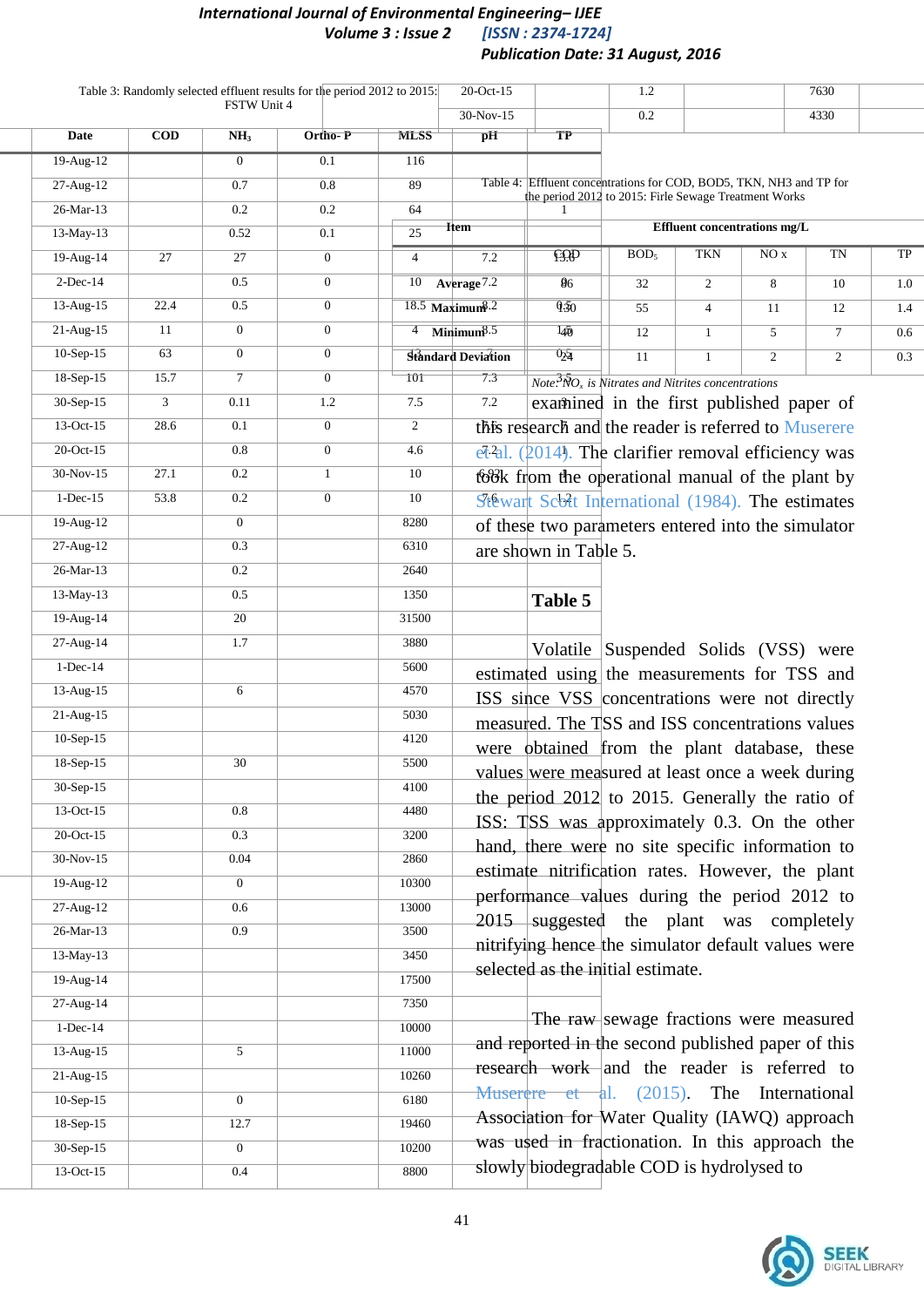Table 5: Removal efficiency of gravity units for Firle Sewage Treatment Works Unit 4

4.2 *Model simulation and calibration*

| <b>Item</b>   | Unit                          | <b>Removal efficiency %</b> |  |  |
|---------------|-------------------------------|-----------------------------|--|--|
|               |                               | su                          |  |  |
|               | <b>Primary Settling Tanks</b> | DΕ<br>55<br>рє              |  |  |
| $\mathcal{D}$ | Clarifiers                    | 99.8                        |  |  |

readily biodegradable COD and thus conceptually released from the active site into a pool of readily biodegradable COD (de Haas and Wentzel, 2012). The assumption in this approach was that heterotrophic growth took place from the readily biodegradable COD substrate hence when the readily biodegradable COD was depleted it was the hydrolysis of the slowly biodegradable COD which governed heterotrophic growth rate (Ekama *et al.,* 1986). In model calibration the model parameters are adjusted for model predicted results to match actual plant performance according to (Hulsbeek et al., 2001). BioWin Simulator incorporates two factors namely Neta (Anoxic Hydrolysis) for hydrolysis of slowly biodegradable COD and Neta (Anoxic Growth) for the growth process of readily biodegradable COD according to de Haas and Wentzel (2012). Thus, BioWin during dynamic simulations slows down hydrolysis rate against the growth rate since these two processes have significantly different rates. Denitrification in activated sludge process is modelled as a heterotrophic growth process under anoxic conditions (Ekama and Wentzel, 2008), thus from the above hypothesis this process depends on the proportions of readily biodegradable COD to slowly biodegradable COD (Water Research Foundation, 1984). Sensitivity analysis of the two fractions was performed and it confirmed denitrification is sensitive to readily biodegradable COD fraction. The BioWin Neta factors took these dynamic processes into consideration and recent versions of BioWin have revised default settings for several parameters according to de Haas and Wentzel (2012). Thus, the assumption to use default values for stoichiometric and kinetic model parameters in this research as initial conditions was justifiable.

The first initial model simulation suggested there were no significant differences between the predictions and actual plant performance. The model predictions showed that the clarifier underflow TSS concentration were within the average of the actual plant measurements. The actual plant measured values were in the range 6,200 to 10,330 mg/L compared with the model predictions which were generally below 8,000 mg/L (Fig. 6). The percentage difference ranged from 10 to 40%.

# **Fig. 6**

In the initial model conditions the clarifier removal efficiency was set at maximum of 99.8% hence adjusting this parameter had no impact. The clarifiers were modelled using modified Vesilind velocity and the settling parameters were at the optimum values hence adjusting them could not be justified. The raw sewage at FSTW had a very high ISS content due to grit disposal into the system according to Muserere et al. (2014), The PSTs were not performing well according to historical database. Thus, the VSS: TSS ratio was adjusted from 0.7 to 0.5 to further improve the fit.

The effluent TSS concentration was also well predicted with model predictions concentrations below 20 mg/L (Fig. 7) compared with the actual plant performance which were in the same range (Table 3).

**Fig 7**

To try and further improve the fit of results, adjustments were made in the removal efficiency of the clarifiers from 99.8% to 97%, however this yielded very minimal improvements. The particulate COD fraction was also adjustment since it has an impact on VSS concentration according to Water Research Environment Federation (2003). However, adjustment of this fraction necessitated adjusting other related fractions input to the model. The model input values for TSS concentration were analysed and were observed to be generally 125 mg/L. Thus, the input values for TSS concentrations were reanalysed in the laboratory and it was found that the concentration value for TSS ranged from 125 mg/L to 175 mg/L. Thus, the constant input value for TSS concentration was corrected as it was

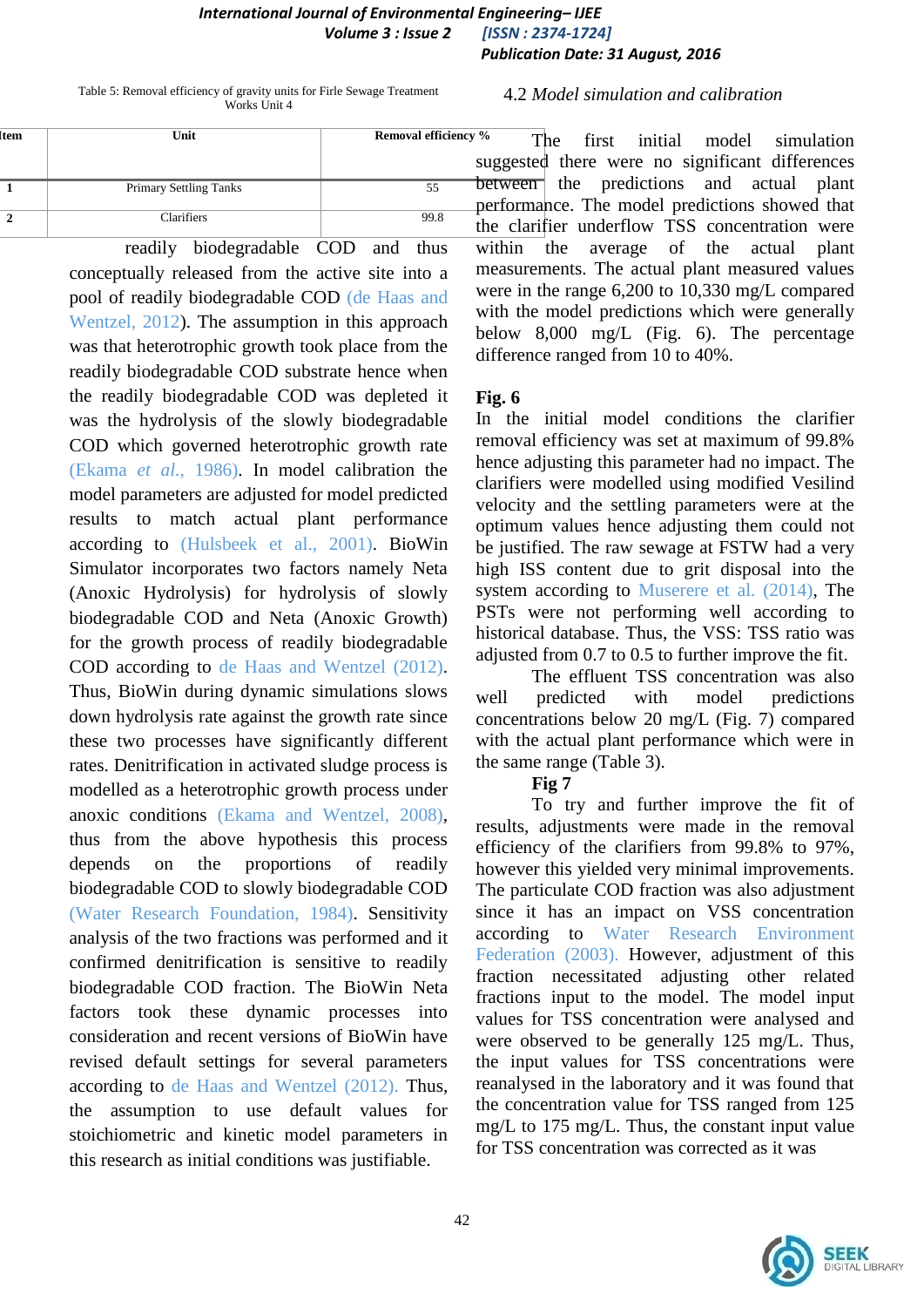

Fig. 6: Model predicted clarifier underflow for the period 2012 to 2015: FSTW Unit 4



Fig. 7: Model predicted effluent TSS concentration for the period 2012 to 2015: FSTW Unit 4

suspected to be the reason for the slight variation resulting in under prediction by the model.

The plant SRT was calculated using TP mass balance i.e. TP profile had a good fit between the simulated results and the actual plant performance which was found to average 11.5 days. The SRT model prediction was in the same range (Fig. 8).

# **Fig. 8**

The model predicted SRT had a good fit with the actual plant values hence there was no need to adjust on sludge wasting rates. Furthermore, with the adjustment in input value for TSS the values for SRT improved its fit.

The Dissolved Oxygen (DO) concentrations model predictions suggested high DO concentration value of 10 mg/L during winter periods (Fig. 9). These high DO concentrations



Fig. 8: Predicted SRT for the period 2012 to 2015: FSTW Unit 4



Fig. 9: Predicted DO concentrations in the aeration zone FSTW Unit 4: 2012 to 2015

were not supported by measured concentration values where the highest measured DO concentration was 5.5 mg/L. The DO concentrations at the plant were measured using a mobile DO probe since there are no fixed DO probes at the plant.

#### **Fig. 10**

The prevailing environmental conditions of pH and temperature plays an important role in the selection, survival and growth of microorganisms according to Metcalf and Eddy (2003). The lowest reported winter temperature during the period under review was  $5^{\circ}$ C. While theoretically the autotrophic organisms, mesophilic organisms, will have low activity below 10  $^{\circ}$ C in real practice nitrification could have been taking place. This could account for the differences in model predicted DO concentration compared with actual plant performance. The Oxygen Uptake Rate (OUR) during the winter

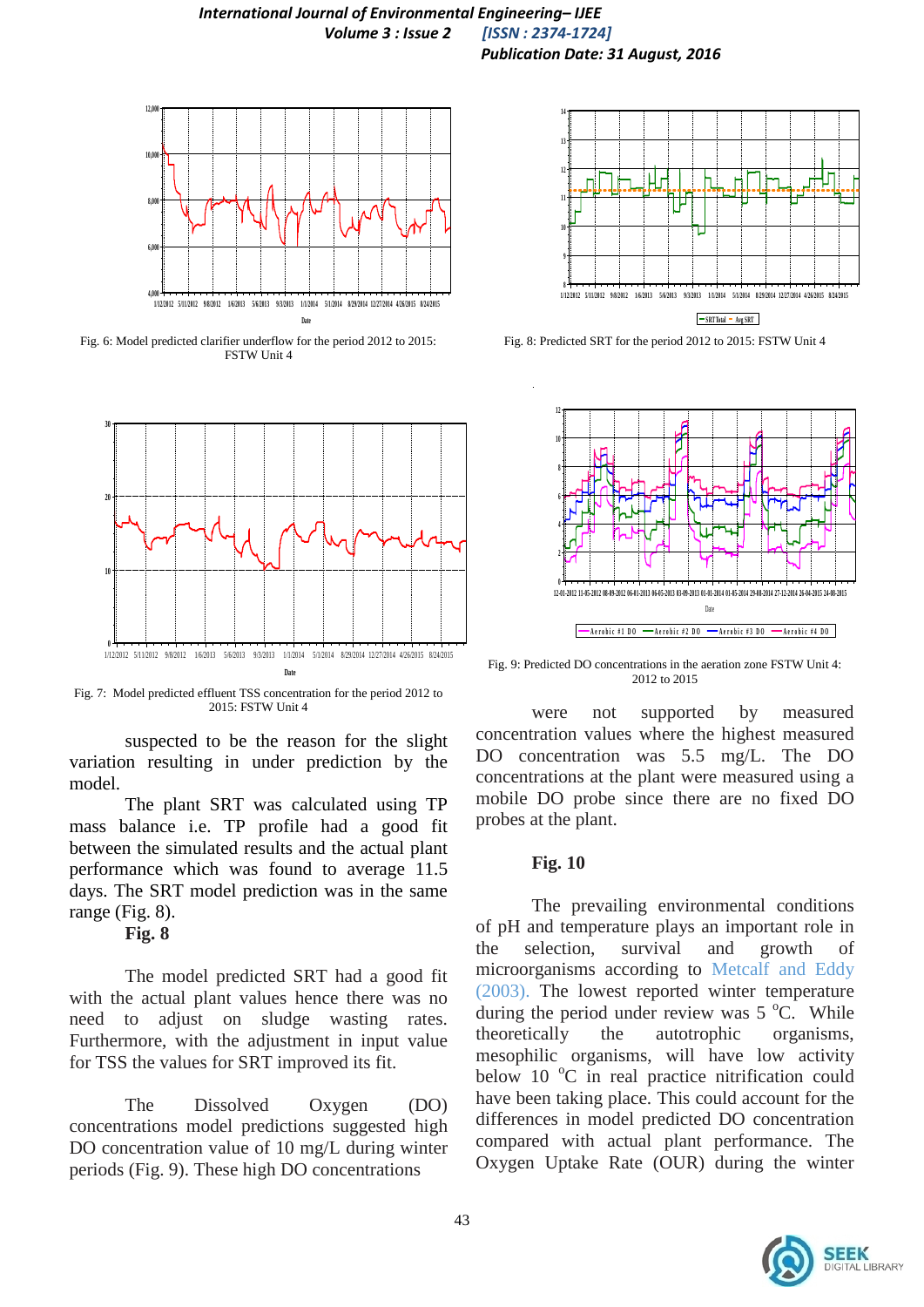period decreased in response to the decrease in the ammonia oxidizing biomass concentration.

# 4.3 *Model validation*

After necessary adjustments were made the effluent TSS remained at values below 20 mg/L, however certain isolated effluent concentrations values exhibited poor performance of the plant at certain intervals. The clarifier operations were closely monitored and it was observed that the sludge blanket was not being properly monitored and controlled. Through frequent plant visits it was noticed that during certain time intervals the sludge blanket depth would rise to depth less than 0.5m, with floating scum as evidence of sludge bulking. The optimization of clarifiers operations in activated sludge processes are currently not well defined and represents a major operational challenge according to (Severin and Poduska, 1985). The situation becomes difficult to manage when sludge settleability is poor, influent hydraulic and solids fluxes approach the clarifier design capacity. The other contributing factor to isolated poor effluent results was unreliable power supply resulting in long durations of power cuts. Durations as high as 6 hours were recorded during the period 2012 to 2015 which was then attributed the isolated poor results. The power cuts records were kept at the treatment plant and on analysis it was noticed that in most cases power cuts periods coincided with the higher mixed liquor suspended solids concentrations and low underflow MLSS concentrations, poor nitrification, and sludge bulking. Thus the effluent results with higher values of TSS were discarded from the database particularly where long durations of power cuts were reported. The average measured TSS concentrations during the period 2012 to 2015 reduced significantly such that the model predictions fitted well with actual plant performance.

Similarly, the 2012 to 2015 monthly average measured clarifier underflow TSS concentrations reduced significantly after discarding high concentrations due to power cuts. Further assessments of the activated sludge plant indicated the activated sludge process undergoes anaerobic ammonia oxidation where ammonia nitrification is coupled with nitrate reduction a

concept which is not yet clearly known according to Metcalf and Eddy (2003). Microbial studies of the similarities and differences between aerobic and anoxic respiration in pure cultures indicate that essentially the same pathways are followed, but with lower ATP generation when nitrate is the electron acceptor versus oxygen according to (Madigan, 1997). According to this theory direct relationship do exist between ATP production and biomass production, therefore sludge production should be lower under anoxic conditions. ATP (Adenosine-5-triphosphate) is an unstable molecule which hydrolyses to ADP and inorganic phosphate when it is in equilibrium with water. ATP is the primary energy transfer for most energy requiring reactions in a cell. Thus, by analyzing the mixed liquor in the aeration basin it was observed that nitrification and denitrification took place along the reactor. This trend was noticed after assessing the combined effect of the hydraulic and activated sludge models. In the hydraulic model nitrified sewage is recycled from the first quarter of the tank to the anoxic tank, yet under the activated sludge model, nitrification and denitrification continued to take place along the reactor further downstream. The reduction in nitrates concentration along the reactor length suggested denitrification was taking place. It then means sludge production was reduced due to the anoxic processes which have lower ATP production. It was therefore necessary to further scrutinizing results and it was then noticed that higher sludge production was reported during periods of power cuts. It then became critical to take additional samples to validate this observation. The TSS concentration results suggested that when the plant was uninterrupted to achieve steady state conditions the average TSS concentrations in the bioreactor was 4,800 mg/L and the clarifier underflow TSS concentration was approximately 8,000 mg/L, which was in agreement with the model predictions. The existence of anoxic pockets along the bioreactor could have necessitated incorporation of an anoxic reactor downstream of the aeration zone or somewhere in between the aeration zone to describe process flow. This was not done because the flexibility of the anoxic zone and the hypothetical dimensions of this reactor adequately compensated for the downstream anoxic pockets. It could have been interesting to carry out a

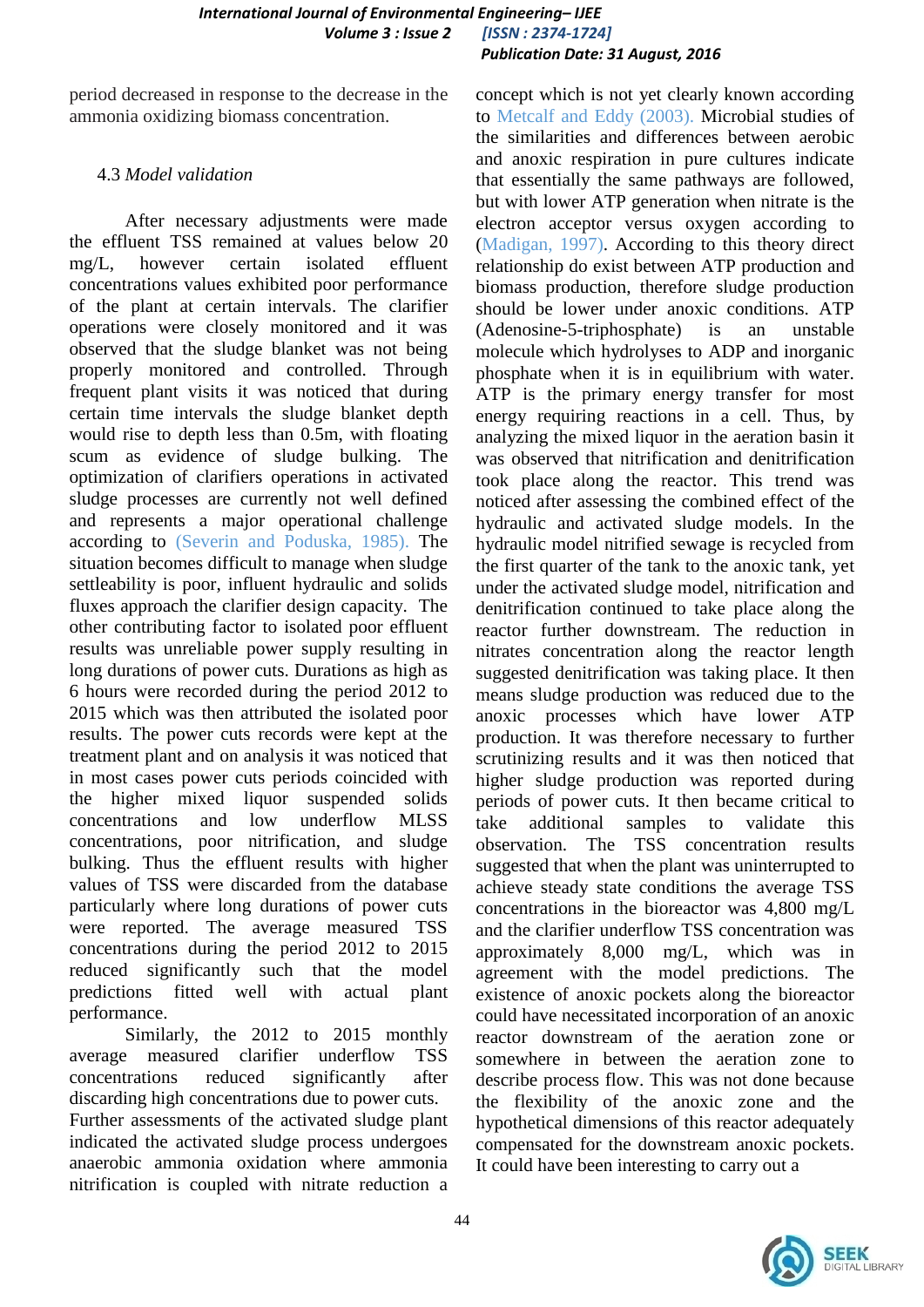Table 6: Model predicted against actual plant performance at FSTW: October 2015

| <b>Item</b> | <b>Parameter</b> | <b>Predicted</b><br><b>Results</b> | Plant<br><b>Measured</b><br>results | <b>Percentage</b><br>difference |
|-------------|------------------|------------------------------------|-------------------------------------|---------------------------------|
|             | COD              | 66                                 | 72                                  | 8%                              |
| 2           | TN               |                                    | 11                                  | 18%                             |
| 3           | TP               | 0.9                                | 10                                  | 10%                             |
|             | SS               | 18                                 | 21                                  | 14%                             |
|             | <b>SRT</b>       |                                    | 12                                  | 8%                              |

computational fluid dynamics of the anoxic and aeration zone of this configuration but time and budgetary constraints of the research were limiting. There were no adjustment to the kinetic and stoichiometric model parameters as there were no justifications to do so. In a study de Haas and Wentzel (2002) using measured diurnal influent, reactor and effluent data, a good agreement between observed and predicted data was found which confirmed that the more recent default settings in BioWin are more realistic for certain types of plants, compared to previous model versions. The calibrated simulation results were subjected to multiple empirical design calculations and calculation of traditional key design parameters such as SRT as suggested by Meijer and Brdjanovic (2014). This process helped to give plant operational assessment, check the information for accuracy as well as detect inconsistencies and check if the model simulations were within acceptable design boundaries. Subsequently for model validation, the checked and balanced data, key operational and design parameters were compared with the results of the calibrated model (Table 6).

The following table shows the plant SRT and effluent results of a validated model:- Table 6

The results were within acceptable range for dynamic simulations, percentage difference below 20% is acceptable according to Water Environment research Foundation (2003).

CONCLUSIONS AND RECOMMENDATIONS

The approach which was used of making an initial fit of the model predictions to check for significant issues followed by adjusting the model **Simon Takawira Muserere**

**University of Zimbabwe**

parameters and other input conditions as appropriate was very effective in model calibration. This procedure gave a reasonably good fit of the model predictions to Firle Sewage Treatment Works plant data for the period 2012 to 2015.

Critical examinations of TSS, DO and operational issues especially clarifier monitoring were essential to ensure that a realistic description of the true plant conditions were used. Adjustments to input data to get an improved fit of the model is permissible as long as there is appropriate justification to do so according to Water Environment Research Foundation (2003). The default values for kinetic and stoichiometric appeared to be appropriate to use in this model and no further adjustments were necessary. The default model parameters are based on several experiments and model calibrations hence should allow reasonable estimations of process performance in most situations according to Haas and Wentzel (2002).

Thus, it was recommended to apply BioWin modelling tool to FSTW Unit 4's 3-stage activated sludge process to assess the treatment processes at each stage in order to determine optimum treatment conditions for COD and nutrient removal.

# **5 ACKNOWLEDGMENTS**

The paper presents part of the research results of an MPhil study by Simon Takawira Muserere at the University of Zimbabwe. The authors express gratitude to the City of Harare for support with essential data that was used in the research. The researchers want to thank EnviroSim Canada for offering support and providing BioWin connection services for use in this research. The UNESCO Delft Netherlands who assisted with further training in BioWin.

**Zvikomborero Hoko University of Zimbabwe**

**Innocent Nhapi University of Zimbabwe**

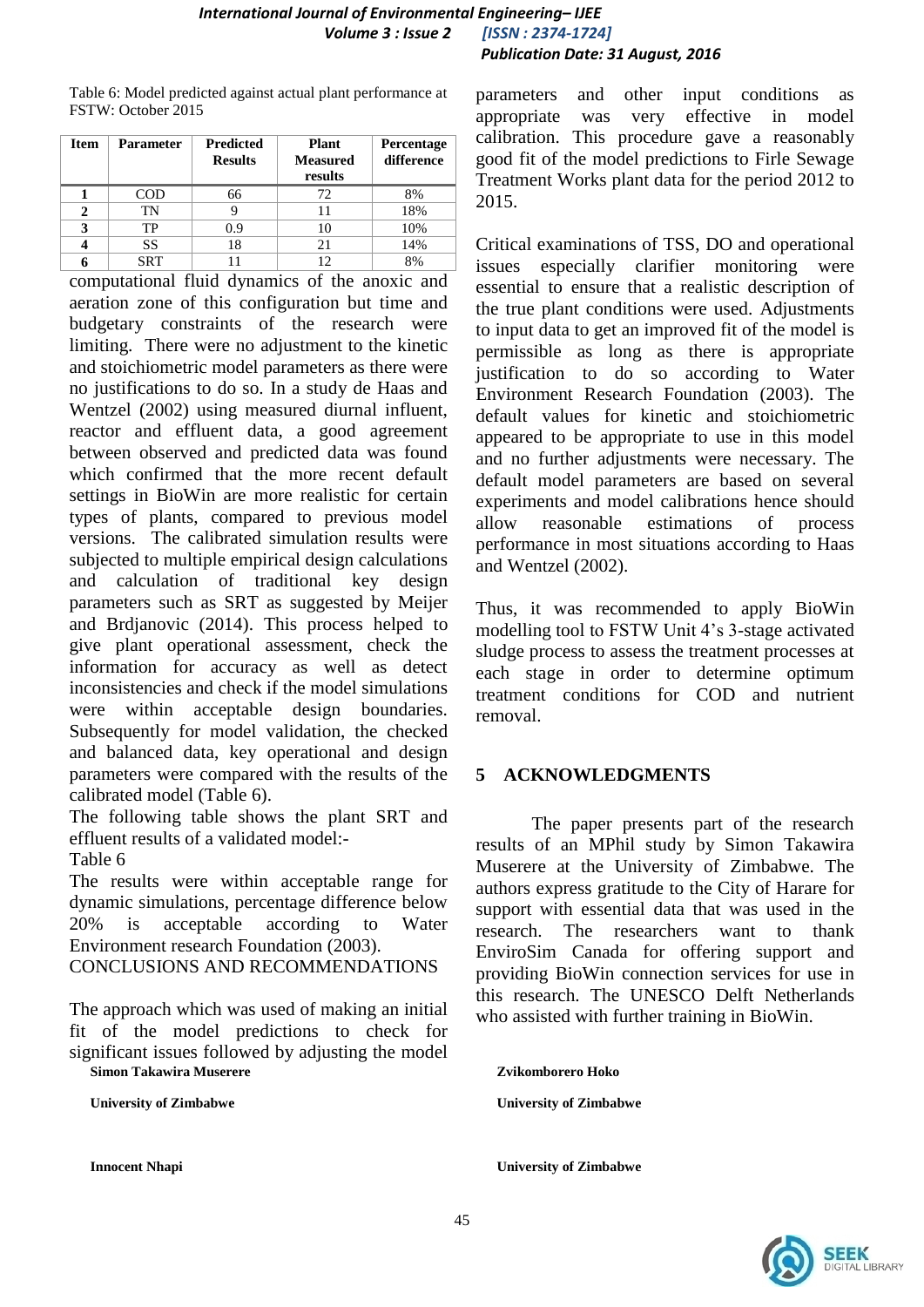# *References*

- 1. American Public Health Association-- American Water Works Association-Water Environmental Federation. *Standard Methods for the Examination of Water and Wastewater* New York. 2005, pp. 1-541
- 2. P.S. Barker, and P.L. Dold, "COD and nitrogen mass balances in activated sludge systems," Water Research, vol. 29, pp. 633–643, 1995.
- 3. P.S. Barker, and P.L. DOLD, "General model for biological nutrient removal activated sludge systems: model presentation,‖ *Water Environment Research, vol. 65, pp.* 969-984. 1997.
- 4. J.B. Copp, and P.L. Dold, "Confirming the nitrate-to-oxygen conversion factor for denitrification," Water Research, vol. 32, pp. 1296-1304, 1998.
- 5. E. Corcoran, C. Nellemann, E. Baker, R. Bos, D. Osborn, and H. Savelli. "Sick Water? The central role of wastewater management in sustainable development, A rapid response assessment. United Nations Environment Programme", UN-HABITAT, GRID-Arendal, Norway, 2010, pp. 1-88.
- 6. D.W. de Haas, and M.C. Wentzel. Calibration of the BioWin model for N removal: Part 1. 2002. https://www.researchgate.net/publication/4 3499973\_Calibration\_of\_the\_BioWin\_mo del\_for\_N\_removal\_Part\_1 [accessed Jan 30, 2016].
- 7. P.L. Dold, G.A. Ekama, and G.v.R. Marais. "A general model for activated sludge process," Prog. Water Technology, vol. 12, pp. 47-77, 1980.
- 8. P.L. Dold, R.M. Jones, and I. Takacs. Practical guidance for WWTP model

calibration and associated data gathering requirements. Ontario Canada, EnviroSim Associates Ltd. 2010.

- 9. P.L. Dold, and G.v.R. Marais. "Evaluation of the general activated sludge model proposed by the IAWPRC task group," *Water Science and Technology, vol.* 18, pp. 63-89, 1986.
- 10. G.A. Ekama, P.L. Dold, and G.v.R. Marais. "Procedures for determining influent COD fractions and the maximum specific growth rate of heterotrophs in activated sludge systems," Water Science and Technology; vol. 18(6), pp. 91-114, 1986.
- 11. G.A. Ekama, and W.C. Wentzel. Organic matter removal. In: Hence, M., van Loosdrecht, M.C.M., Ekama, G.A., Brdjanovic, D. (Eds.). Biological Wastewater Treatment: Principles, Design and Modeling. IWA Publishing, London, 2008, pp. 53-86.
- 12. EPA. Environmental Regulations and Technology: Control of Pathogens and Vector Attraction in Sewage Sludge. US EPA, Office of Research and Development, EPA/625/R-92/013, 2003.
- 13. EnviroSim. "Proceedings of the Water Environment Federation, 73<sup>rd</sup> Annual Conference and Exposition", Anaheim, California, USA, 2000.
- 14. EnviroSim. General activated sludgedigestion model (General ASDM). BioWin3 software, EnviroSim Associates, Flamborough, Ontario, 2007.
- 15. G. Esposito, L. Frunzo, A. Panico, and F. Pirozzi. "Modelling the effect of the OLR and OFMSW particle size on the performances of an anaerobic co-digestion reactor," *Process Biochem.*, vol. 46, pp. 557-565, 2011.
- 16. Jr. C.P.L Grady, B.S. Magbanua, S. Brau and R.W. Sanders II, "A simple technique for estimating the contribution of abiotic mechanisms to the removal of SOCs by

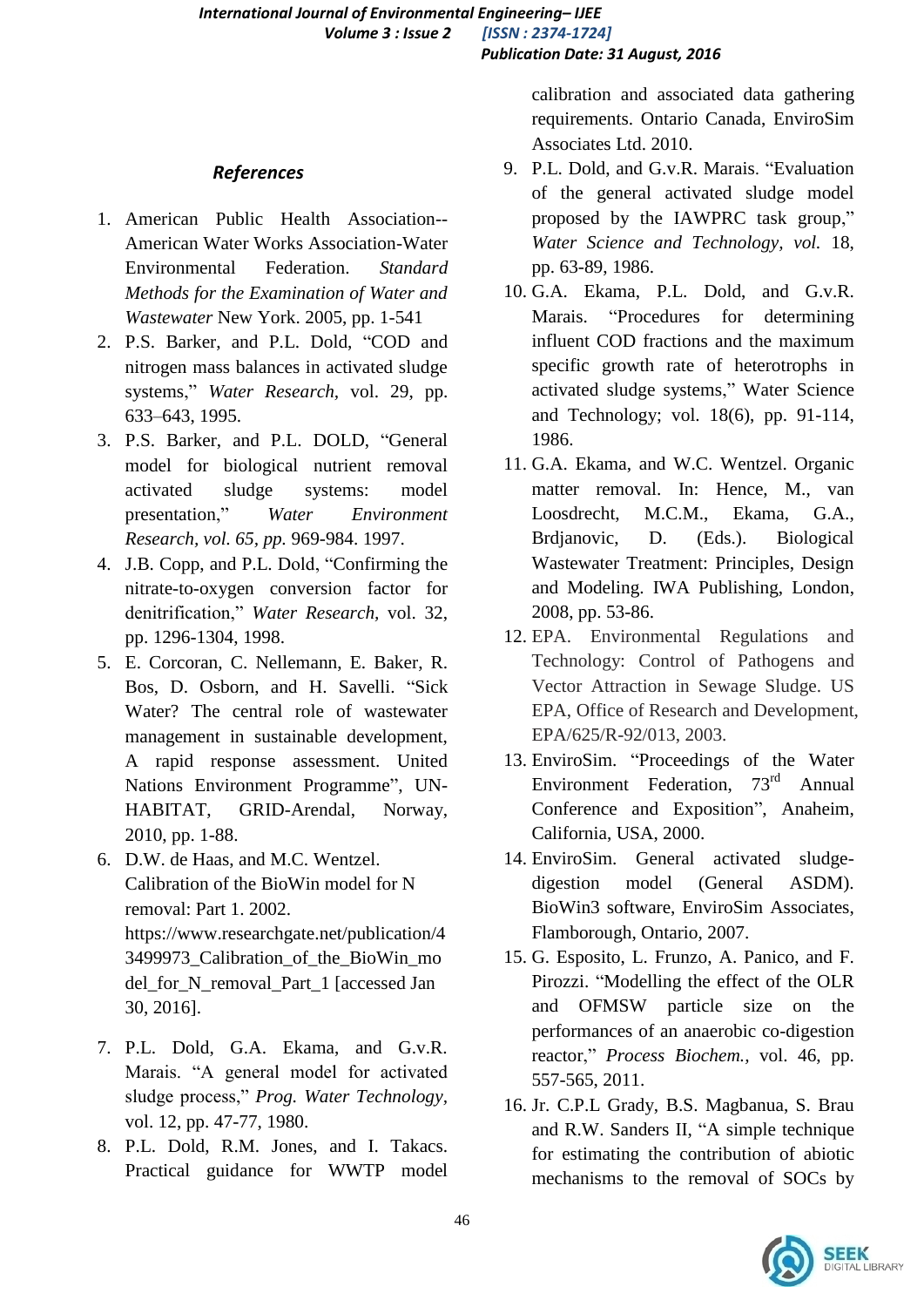completely mixed activated sludge," Water *Environment Research,* vol. 69, pp. 1232, 1997.

- 17. W. Gujer, M. Henze, T. MINO, and M.C.M. van Loosdrecht. "Activated Sludge Model No. 3," Water Science and *Technology,* vol. 39, pp. 183-193, 1999.
- 18. M. Henze, W. Gujer, T. Mino, T. Matsuo, M. Wentzel and G.v.R. Marais. Activated Sludge Model No. 2. IAWQ Scientific and Technical Report No. 3. International Water Association, London, 1994.
- 19. M. Henze, W. Gujer, T. Mino, T. Matsuo, M. Wentzel, G.v.R. Marais. Activated Sludge Model No. 2. IAWQ Scientific and Technical Report No. 3. International Water Association, London, 1994.
- 20. H.P. Gauff Ingenieure. Greater Harare Water and Sanitation Investment Plan financed by World Bank, 2014. (unpublished).
- 21. J.J.W. Hulsbeek, J. Kruit, P.J. Roeleveld and M.C.M van Loosdrecht. "A practical protocol for dynamic modelling of activated sludge systems,‖ *Water Science and Technology, vol.* 45, pp. 127-136, 2001.
- 22. U.L.F. Jeppsson. A general description of the IAWQ Activated Sludge Model No. 1. Department of Industrial Electrical Engineering and Automation, Lund Institution of Technology, Sweden, Lund, 1996.
- 23. J. Kappler, and W. Gujer. "Estimation of kinetic parameters of heterotrophic biomass under aerobic conditions and characterisation of wastewater for activated sludge modelling," Water *Science and Technology, vol.* 25, pp. 125- 139, 1992.
- 24. A.W. Lawrence, and P.L.McCarty. A unified basis for biological treatment design and operation. *Sanitary Engineering Division, American Society of Civil Engineers,* pp. 96, 1970.
- 25. S.C.F. Meijer, H. van der Spoel, S. Susanti, J.J. Heunen, and M.C.M. van Loosdrecht. "Error diagnostics and data reconciliation for activated sludge modelling using mass balances," Water *Science and Technology. ,* 45, 145-156, 2002.
- 26. S.C.F. Meijer, M.C.M. van Loosdrecht and J.J. Heijnen. "Metabolic modeling of fullscale biological nitrogen and phosphorus removing wastewater treatment plant," *Water Research,* vol. 35, pp. 2711-2723, 2001a.
- 27. S.C.F. Meijer, M.C.M. van Loosdrecht and J.J. Heijnen. "Modeling the start-up of a full scale biological nitrogen and phosphorus removing wastewater treatment plant,‖ *Water Research,* vol. 35, pp. 2711-2723, 2001b.
- 28. Metcalf and Eddy Inc. (2003). *Metcalf and Eddy: Wastewater engineering: Treatment and reuse,* New York, Macgrill, 2003, pp. 1819.
- 29. N. Muisa, Z. Hoko, P. Chifamba. "empacts" of alum residues from Morton Jaffray water works on water quality and fish, Harare, Zimbabwe. University of Zimbabwe. *Physics and Chemistry of the Earth, 2001*.
- 30. C. Musona, L. Mapfaire, S. Mapurazi, R. Makanda, Assessment of Heavy Metal Accumulation in wastewater irrigated soil and uptake by maize plants (Zea Mays L) at Firle Farm in Harare. Sustainable Development, vol. 4(6), 2011.
- 31. S.T. Muserere, Z. Hoko, and I. Nhapi. Wastewater characterisation and Primary Settling Tanks Performance Assessment," *Physics and Chemistry of the Earth,* vol. 67-69, pp. 226-235, 2014.
- 32. S.T. Muserere, Z. Hoko, I. Nhapi. ―Fractionation of Wastewater Characteristics for Modelling of Firle Sewage Treatment Works, Harare,

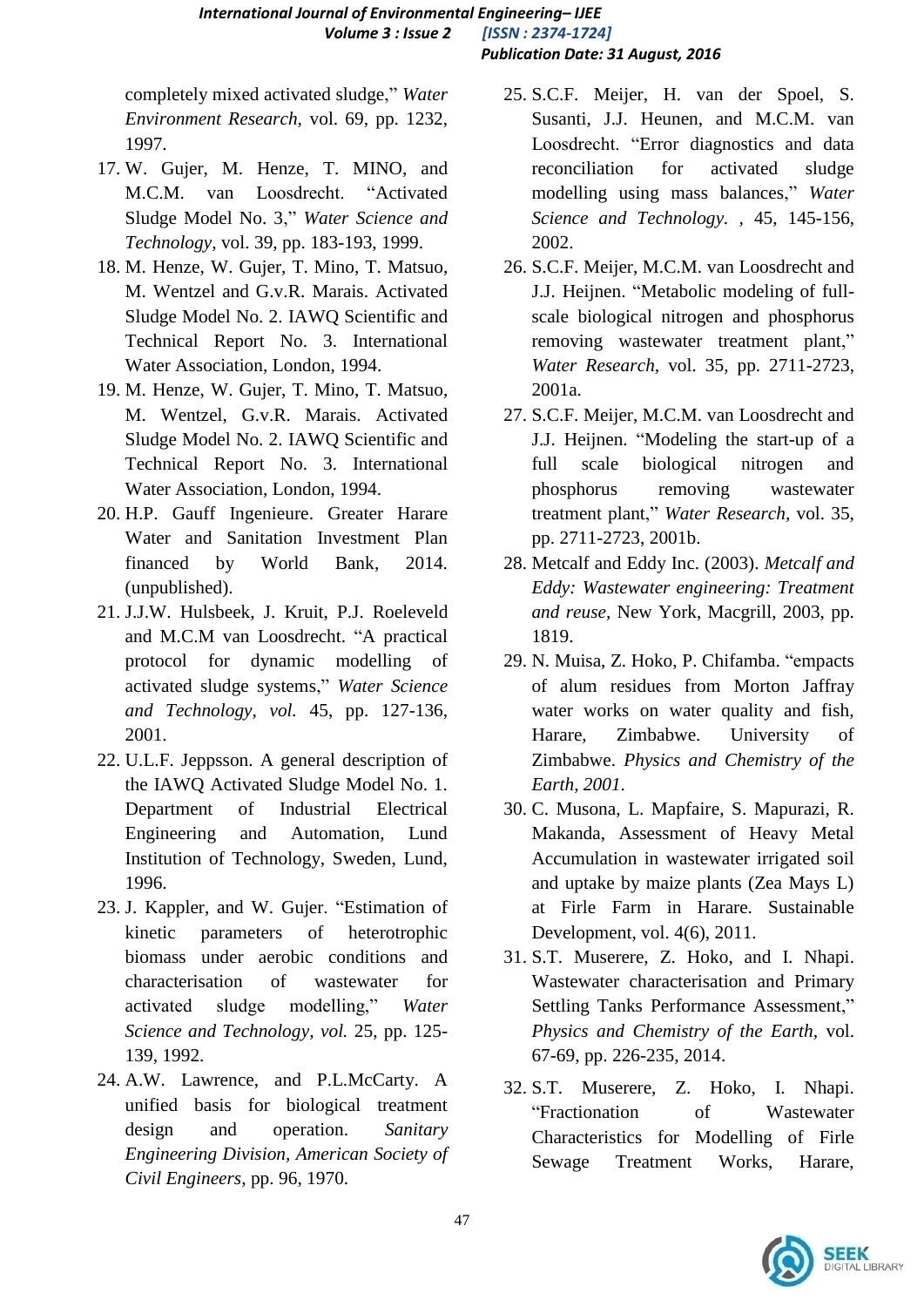Zimbabwe," Physics and Chemistry of the earth Parts A/B/C, 76-78, 2015.

- 33. O. Nowak, A. Franz, K. Svardal, V. Muller, and V. Kuhn. "Parameter estimation for activated sludge models with the help of mass balances," Water *Science and Technology,* vol. 39, pp. 113– 120, 1999.
- 34. D. Orhon, S. Sozon and N. Artan. "The effect of heterotrophic yield on the assessment of the correction factor for anoxic growth," Water Science and *Technology,* vol. 35, pp. 67-74, 1996.
- 35. M.M. O'Shaughnessy, G.Z. Crawford, G.T. Daigger, M.D. Elliot, Biological Process models, comparative predictive performance evaluations. In Proc. 71<sup>st</sup> Annual Conference of the Water Environment Federation, Orlando, FL. Alexandria, VA; Water Environment Federation, 1998.
- 36. M. Poschl, S. Ward and P. Owende. ―Evaluation of energy efficiency of various biogas production and utilization pathways," *Appl. Energy*, vol. 87, pp. 3305-3321, 2010.
- 37. C.W. Randall, J.L. Barnard, and H.D. Stensel. Design and retrofit of wwastewater treatment plants for biological nutrient removal. Lancaster, PA: Technomic Publishing Company Inc. 1992, pp 420.
- 38. R. Reardon, J. Davel, D. Baune, S. Macdonald, R. Appleton and R. Gillette. Wastewater Treatment Plants of the Future: Current Trends Shape Future Plans, 2015.
- 39. SADC. Towards a common future, http://www.sadc.int/issues/environmentsustainable-development/wastemanagement/, accessed on 19 January 2016.
- 40. Sampling Manual for Pollutant Limits. Pathogen and Vector Attraction

Reductions in Sewage Sludge, 3620-BK-DEP2214, Rev. 12/2000. Pennsylvania Department of Environmental Protection, Bureau of Water Quality Protection, Division of Wastewater Management, 2000.

- 41. B.F. Severin, and R.A. Poduska. Prediction of clarifier sludge blanket failure. *Water Pollution Control Federation,* vol. 57, pp. 285-290, 1985.
- 42. Stewart Scott International. Firle Sewage Works Unit 4 Plant Operating and Maintenance Instructions, 1984 (unpublished).
- 43. A.J. Stokes, J.R. West, C.F. Forster, and W.J. Davies. "Understanding some of the differences between the COD and BOD based models offered in STOAT," Water Research, vol. 34(4); pp. 1296-1306, 2000
- 44. Thermo Energy Corporation. Ammonia Recovery Process, Cost Benefits to the operations of a typical wastewater treatment plant, BioWin Model analysis. New York, 2007.
- 45. E. Thorin, J. Lindmark, E. Enordlander, M. Odlare, E. Dahlquist, J. Kastensson, N. Leksell, and C. M. Pettersson. ―Performance optimization of the Växtkraft biogas production plant," *Appl. Energy,* vol. 97, pp. 503-508, 2012.
- 46. G. Tjandraatmadia, C. Pollard, Y. Gozukara, and C. Sheedy. Characterisation of priority contaminants in residential wastewater, CSIRO, Australia, 2009.
- 47. UNWater. The Post-2015 Water Thematic Consultation; Water Management and Water Quality Framing paper, 2015.
- 48. UNEP. Regional Water Policy, Southern African Development Community, 2005. *http://www.unep.org/dams/files/Country% 20Dialogues/SADCRegionalWaterPolicy.p df*.
- 49. D.J. van Rooijen, T.W. Biggs, I. Smout, and P. Drechsel. Urban growth, wastewater production and use in irrigated